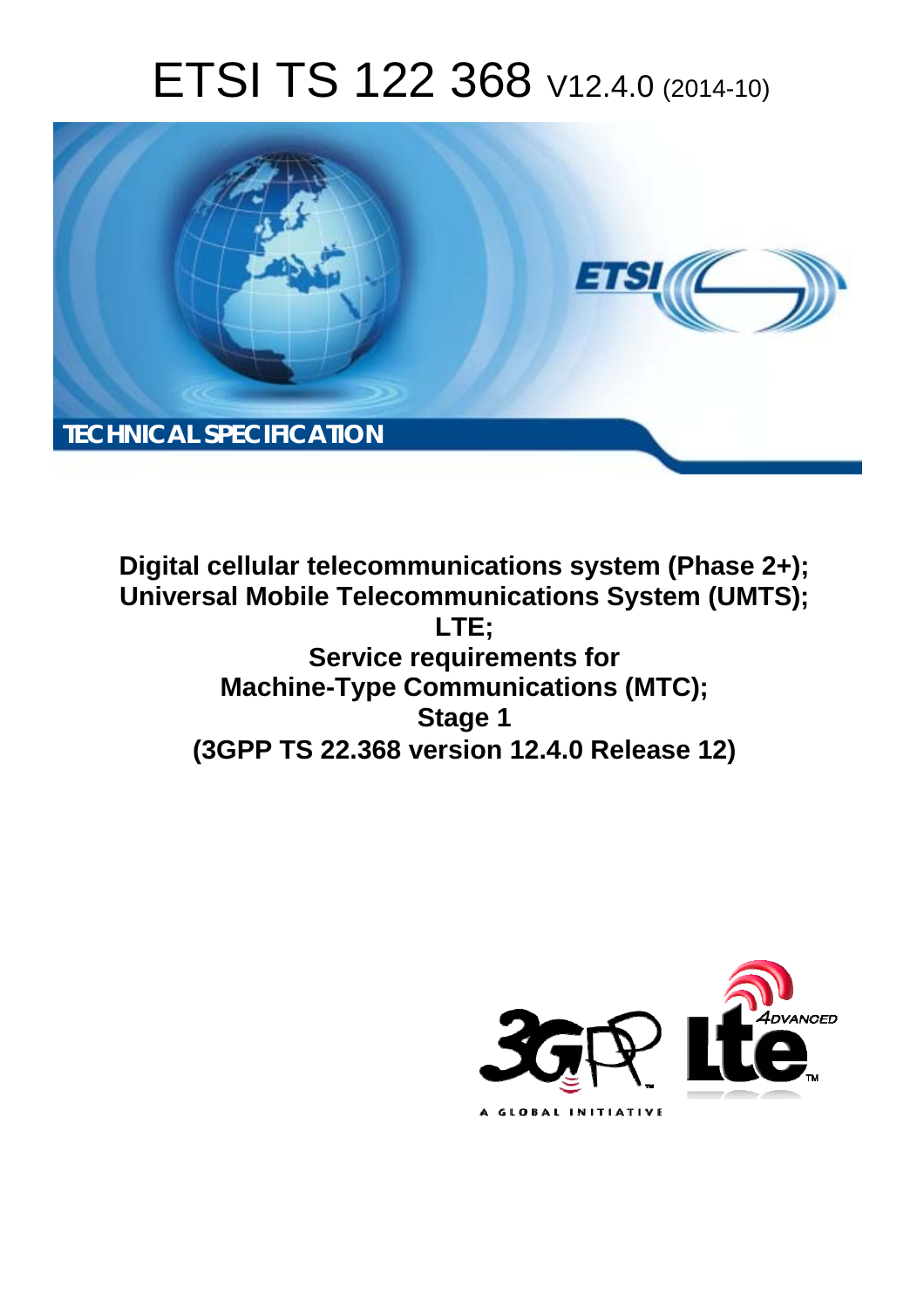Reference RTS/TSGS-0122368vc40

> Keywords GSM,LTE,UMTS

#### *ETSI*

#### 650 Route des Lucioles F-06921 Sophia Antipolis Cedex - FRANCE

Tel.: +33 4 92 94 42 00 Fax: +33 4 93 65 47 16

Siret N° 348 623 562 00017 - NAF 742 C Association à but non lucratif enregistrée à la Sous-Préfecture de Grasse (06) N° 7803/88

#### *Important notice*

The present document can be downloaded from: [http://www.etsi.org](http://www.etsi.org/)

The present document may be made available in electronic versions and/or in print. The content of any electronic and/or print versions of the present document shall not be modified without the prior written authorization of ETSI. In case of any existing or perceived difference in contents between such versions and/or in print, the only prevailing document is the print of the Portable Document Format (PDF) version kept on a specific network drive within ETSI Secretariat.

Users of the present document should be aware that the document may be subject to revision or change of status. Information on the current status of this and other ETSI documents is available at <http://portal.etsi.org/tb/status/status.asp>

If you find errors in the present document, please send your comment to one of the following services: [http://portal.etsi.org/chaircor/ETSI\\_support.asp](http://portal.etsi.org/chaircor/ETSI_support.asp)

#### *Copyright Notification*

No part may be reproduced or utilized in any form or by any means, electronic or mechanical, including photocopying and microfilm except as authorized by written permission of ETSI.

The content of the PDF version shall not be modified without the written authorization of ETSI. The copyright and the foregoing restriction extend to reproduction in all media.

> © European Telecommunications Standards Institute 2014. All rights reserved.

**DECT**TM, **PLUGTESTS**TM, **UMTS**TM and the ETSI logo are Trade Marks of ETSI registered for the benefit of its Members. **3GPP**TM and **LTE**™ are Trade Marks of ETSI registered for the benefit of its Members and of the 3GPP Organizational Partners.

**GSM**® and the GSM logo are Trade Marks registered and owned by the GSM Association.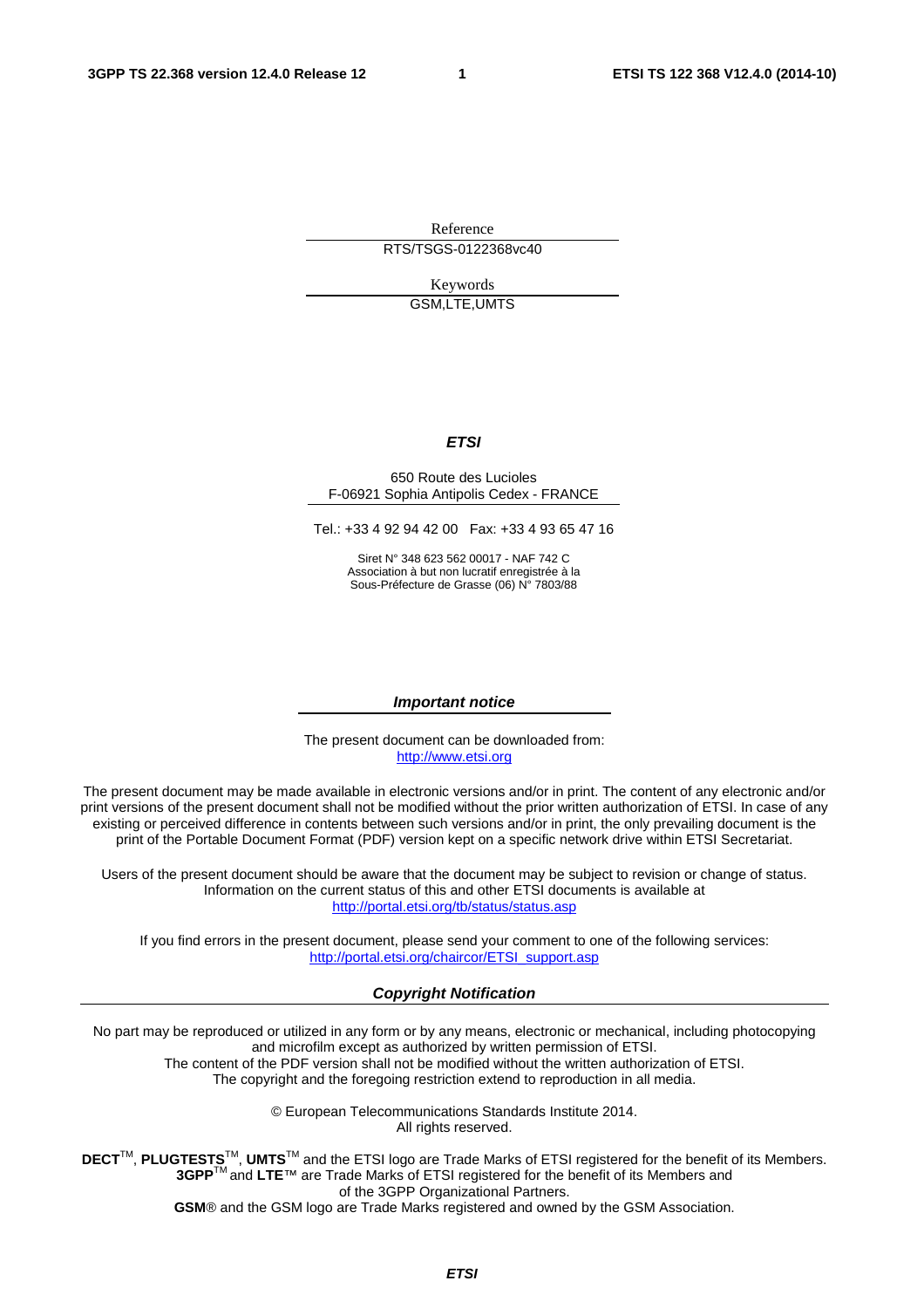### Intellectual Property Rights

IPRs essential or potentially essential to the present document may have been declared to ETSI. The information pertaining to these essential IPRs, if any, is publicly available for **ETSI members and non-members**, and can be found in ETSI SR 000 314: *"Intellectual Property Rights (IPRs); Essential, or potentially Essential, IPRs notified to ETSI in respect of ETSI standards"*, which is available from the ETSI Secretariat. Latest updates are available on the ETSI Web server [\(http://ipr.etsi.org](http://webapp.etsi.org/IPR/home.asp)).

Pursuant to the ETSI IPR Policy, no investigation, including IPR searches, has been carried out by ETSI. No guarantee can be given as to the existence of other IPRs not referenced in ETSI SR 000 314 (or the updates on the ETSI Web server) which are, or may be, or may become, essential to the present document.

### Foreword

This Technical Specification (TS) has been produced by ETSI 3rd Generation Partnership Project (3GPP).

The present document may refer to technical specifications or reports using their 3GPP identities, UMTS identities or GSM identities. These should be interpreted as being references to the corresponding ETSI deliverables.

The cross reference between GSM, UMTS, 3GPP and ETSI identities can be found under [http://webapp.etsi.org/key/queryform.asp.](http://webapp.etsi.org/key/queryform.asp)

### Modal verbs terminology

In the present document "**shall**", "**shall not**", "**should**", "**should not**", "**may**", "**may not**", "**need**", "**need not**", "**will**", "**will not**", "**can**" and "**cannot**" are to be interpreted as described in clause 3.2 of the [ETSI Drafting Rules](http://portal.etsi.org/Help/editHelp!/Howtostart/ETSIDraftingRules.aspx) (Verbal forms for the expression of provisions).

"**must**" and "**must not**" are **NOT** allowed in ETSI deliverables except when used in direct citation.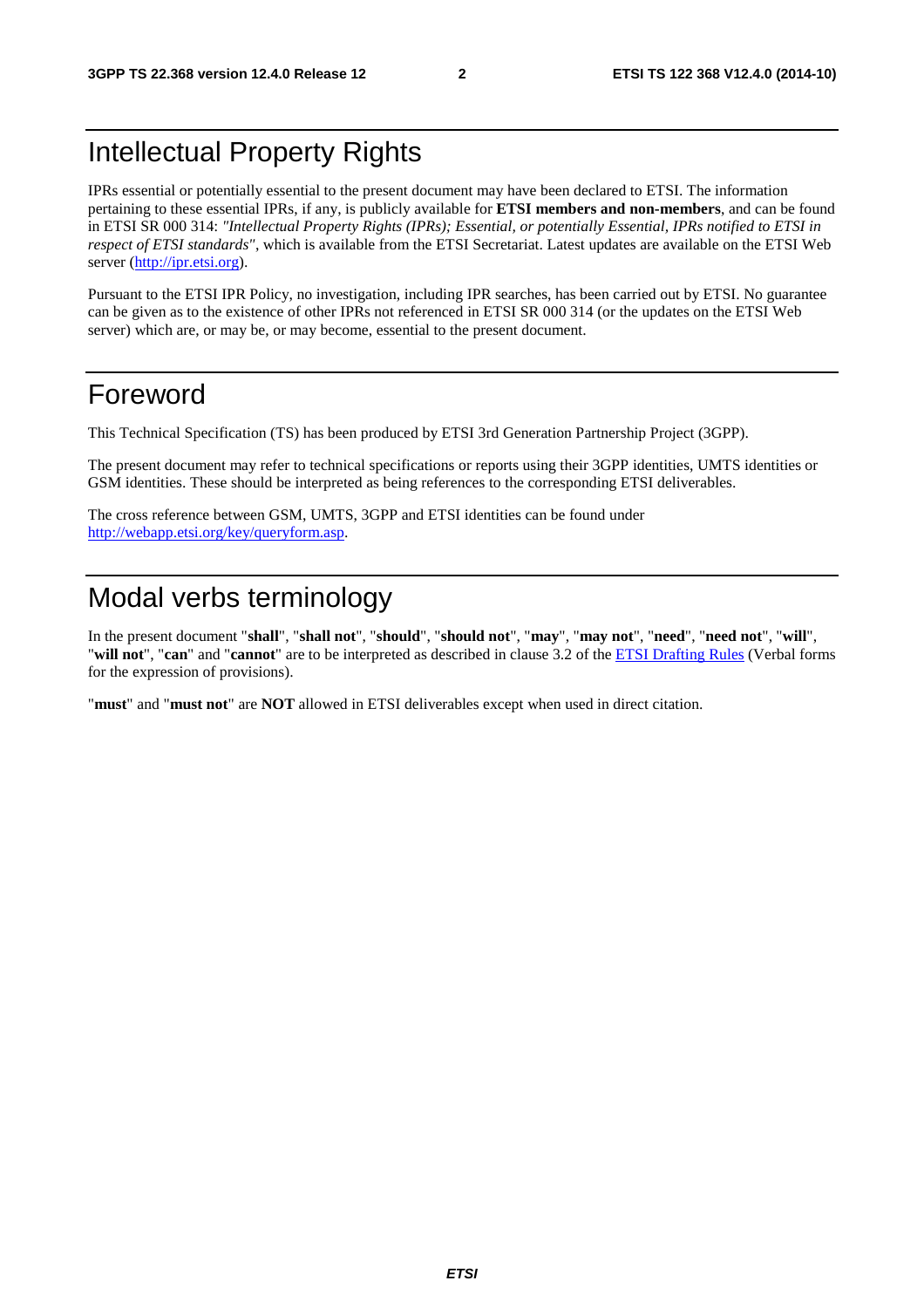$\mathbf{3}$ 

## Contents

| 1             |                               |  |  |  |  |  |  |  |  |
|---------------|-------------------------------|--|--|--|--|--|--|--|--|
| 2             |                               |  |  |  |  |  |  |  |  |
| 3             |                               |  |  |  |  |  |  |  |  |
| 3.1           |                               |  |  |  |  |  |  |  |  |
| 3.2           |                               |  |  |  |  |  |  |  |  |
| 4             |                               |  |  |  |  |  |  |  |  |
| 5             |                               |  |  |  |  |  |  |  |  |
| 5.1           |                               |  |  |  |  |  |  |  |  |
| 5.1.1         |                               |  |  |  |  |  |  |  |  |
| 5.1.2         |                               |  |  |  |  |  |  |  |  |
| 5.1.3         |                               |  |  |  |  |  |  |  |  |
| 5.2           |                               |  |  |  |  |  |  |  |  |
|               |                               |  |  |  |  |  |  |  |  |
| 6             |                               |  |  |  |  |  |  |  |  |
| 7             |                               |  |  |  |  |  |  |  |  |
| 7.1           |                               |  |  |  |  |  |  |  |  |
| 7.1.1         |                               |  |  |  |  |  |  |  |  |
| 7.1.2         |                               |  |  |  |  |  |  |  |  |
| 7.1.3         |                               |  |  |  |  |  |  |  |  |
| 7.1.4         |                               |  |  |  |  |  |  |  |  |
| 7.1.5         |                               |  |  |  |  |  |  |  |  |
| 7.1.6         |                               |  |  |  |  |  |  |  |  |
| 7.1.7         |                               |  |  |  |  |  |  |  |  |
| 7.2.<br>7.2.1 |                               |  |  |  |  |  |  |  |  |
| 7.2.2         |                               |  |  |  |  |  |  |  |  |
| 7.2.3         |                               |  |  |  |  |  |  |  |  |
| 7.2.4         |                               |  |  |  |  |  |  |  |  |
| 7.2.5         |                               |  |  |  |  |  |  |  |  |
| 7.2.6         |                               |  |  |  |  |  |  |  |  |
| 7.2.7         |                               |  |  |  |  |  |  |  |  |
| 7.2.8         |                               |  |  |  |  |  |  |  |  |
| 7.2.9         |                               |  |  |  |  |  |  |  |  |
| 7.2.10        |                               |  |  |  |  |  |  |  |  |
| 7.2.11        |                               |  |  |  |  |  |  |  |  |
| 7.2.12        |                               |  |  |  |  |  |  |  |  |
| 7.2.13        |                               |  |  |  |  |  |  |  |  |
| 7.2.14        |                               |  |  |  |  |  |  |  |  |
|               | <b>Annex A (informative):</b> |  |  |  |  |  |  |  |  |
|               |                               |  |  |  |  |  |  |  |  |
|               | <b>Annex B</b> (informative): |  |  |  |  |  |  |  |  |
|               | <b>Annex C</b> (informative): |  |  |  |  |  |  |  |  |
|               |                               |  |  |  |  |  |  |  |  |
|               |                               |  |  |  |  |  |  |  |  |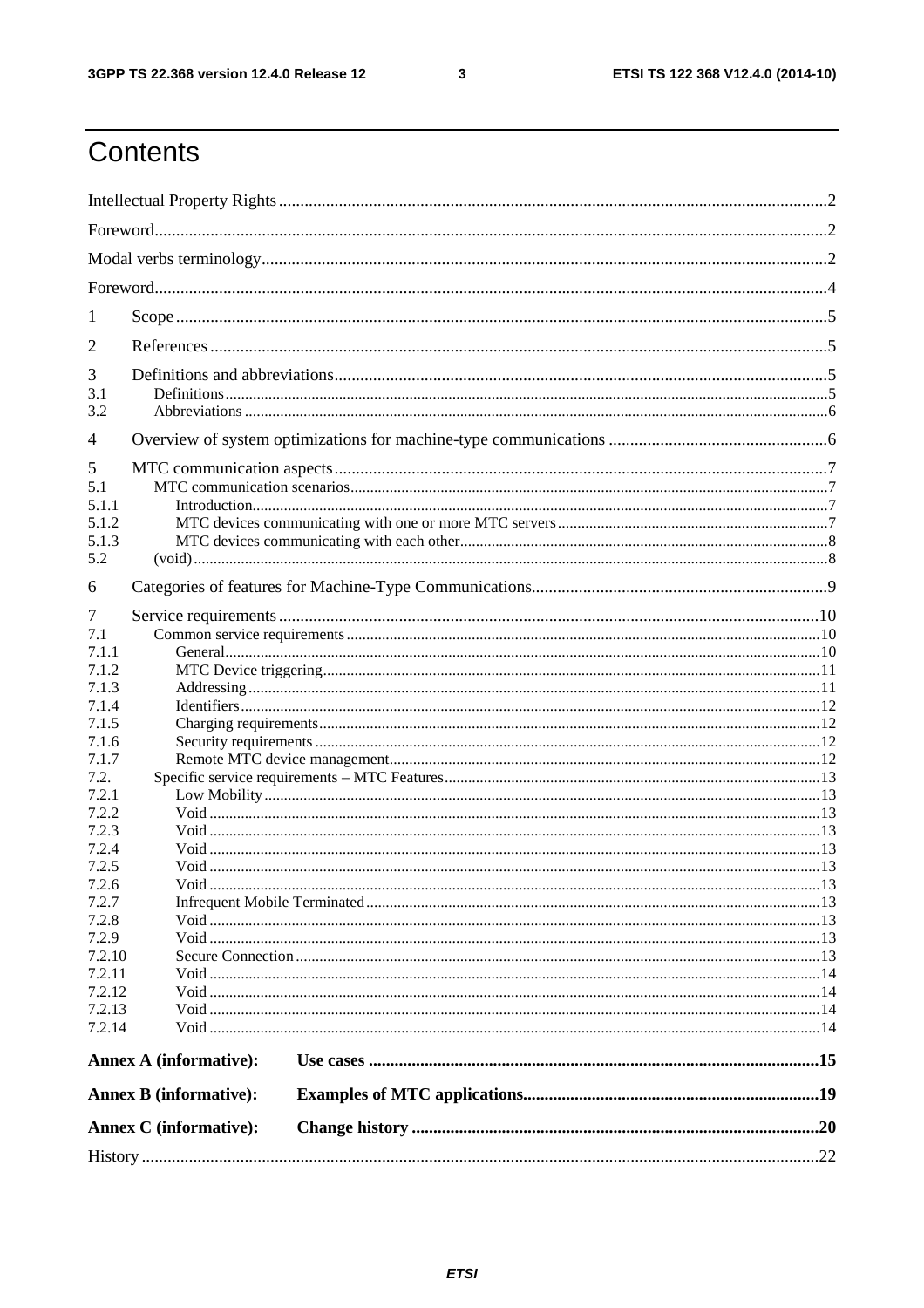### Foreword

This Technical Specification has been produced by the 3<sup>rd</sup> Generation Partnership Project (3GPP).

The contents of the present document are subject to continuing work within the TSG and may change following formal TSG approval. Should the TSG modify the contents of the present document, it will be re-released by the TSG with an identifying change of release date and an increase in version number as follows:

Version x.y.z

where:

- x the first digit:
	- 1 presented to TSG for information;
	- 2 presented to TSG for approval;
	- 3 or greater indicates TSG approved document under change control.
- y the second digit is incremented for all changes of substance, i.e. technical enhancements, corrections, updates, etc.
- z the third digit is incremented when editorial only changes have been incorporated in the document.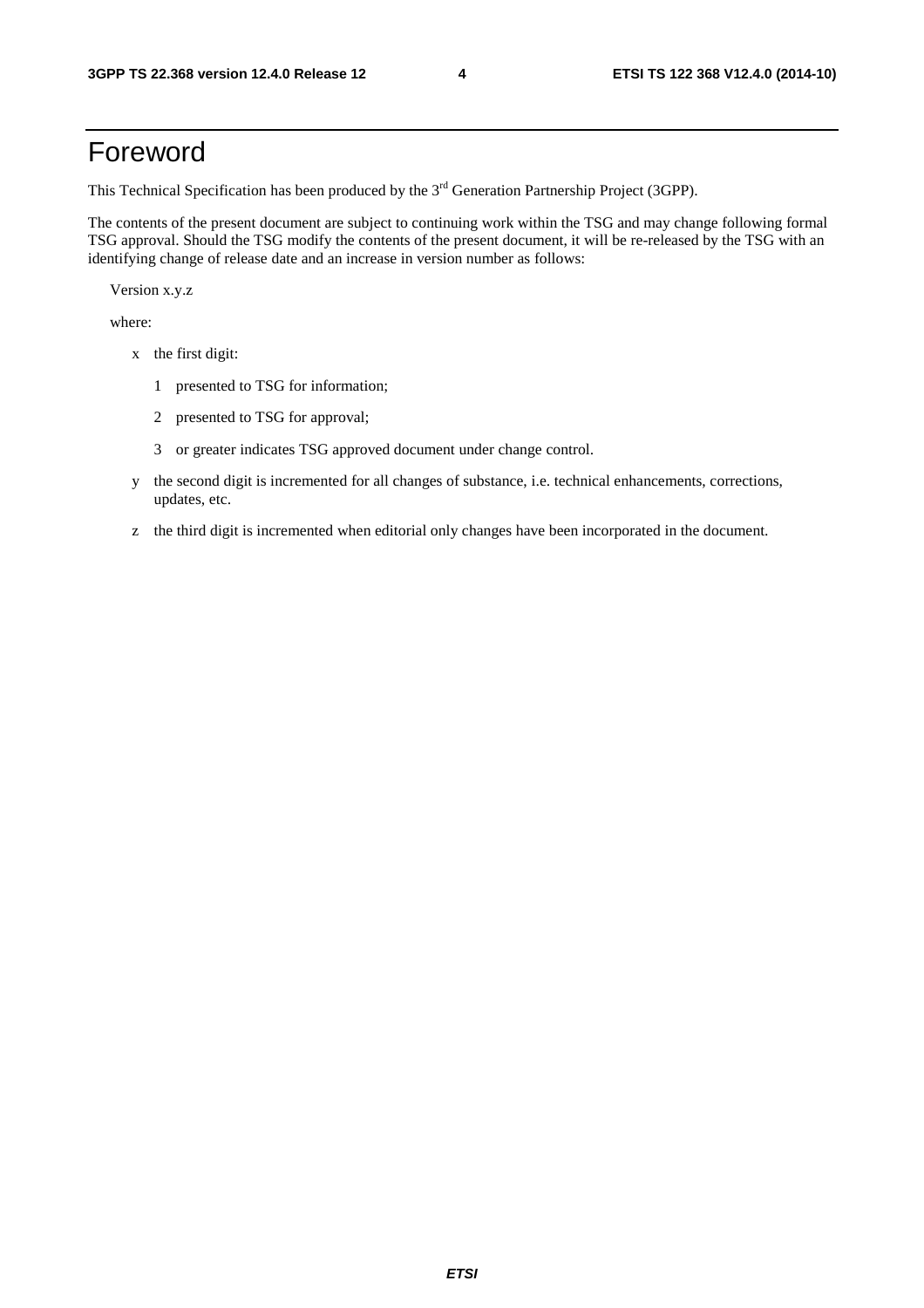### 1 Scope

The present document specifies the service requirements for Network Improvements for Machine Type Communications. In particular it will:

- identify and specify general requirements for machine type communications;
- identify service aspects where network improvements (compared to the current human-to-human oriented services) are needed to cater for the specific nature of machine-type communications;
- specify machine type communication requirements for these service aspects where network improvements are needed for machine type communication.

### 2 References

The following documents contain provisions which, through reference in this text, constitute provisions of the present document.

- References are either specific (identified by date of publication, edition number, version number, etc.) or non-specific.
- For a specific reference, subsequent revisions do not apply.
- For a non-specific reference, the latest version applies. In the case of a reference to a 3GPP document (including a GSM document), a non-specific reference implicitly refers to the latest version of that document *in the same Release as the present document*.
- [1] 3GPP TR 21.905: "Vocabulary for 3GPP Specifications".
- [2] 3GPP TS 22.011: " Service accessibility".
- [3] 3GPP TS 23.682: "Architecture enhancements to facilitate communications with packet data networks and applications".
- [4] ETSI TS 102 690: "Machine-to-Machine communications (M2M); functional architecture".
- [5] ETSI TS 102 921: " Machine-to-Machine communications (M2M); mla, dla, and mld interfaces".

### 3 Definitions and abbreviations

### 3.1 Definitions

For the purposes of the present document, the terms and definitions given in TR 21.905 [1] and the following apply. A term defined in the present document takes precedence over the definition of the same term, if any, in TR 21.905 [1].

**MTC Device:** A MTC Device is a UE equipped for Machine Type Communication, which communicates through a PLMN with MTC Server(s) and/or other MTC Device(s).

Note 1: A MTC Device might also communicate locally (wirelessly, possibly through a Personal Area Network, or hardwired) with other entities which provide the MTC Device "raw data" for processing and communication to the MTC Server(s) and/or other MTC Device(s). Local communication between MTC Device(s) and other entities is out of scope of the present document.

**MTC Feature:** MTC Features are network functions to optimize the network for use by M2M applications.

**MTC Group:** A MTC Group is a group of MTC Devices that share one or more MTC Features and that belong to the same MTC Subscriber.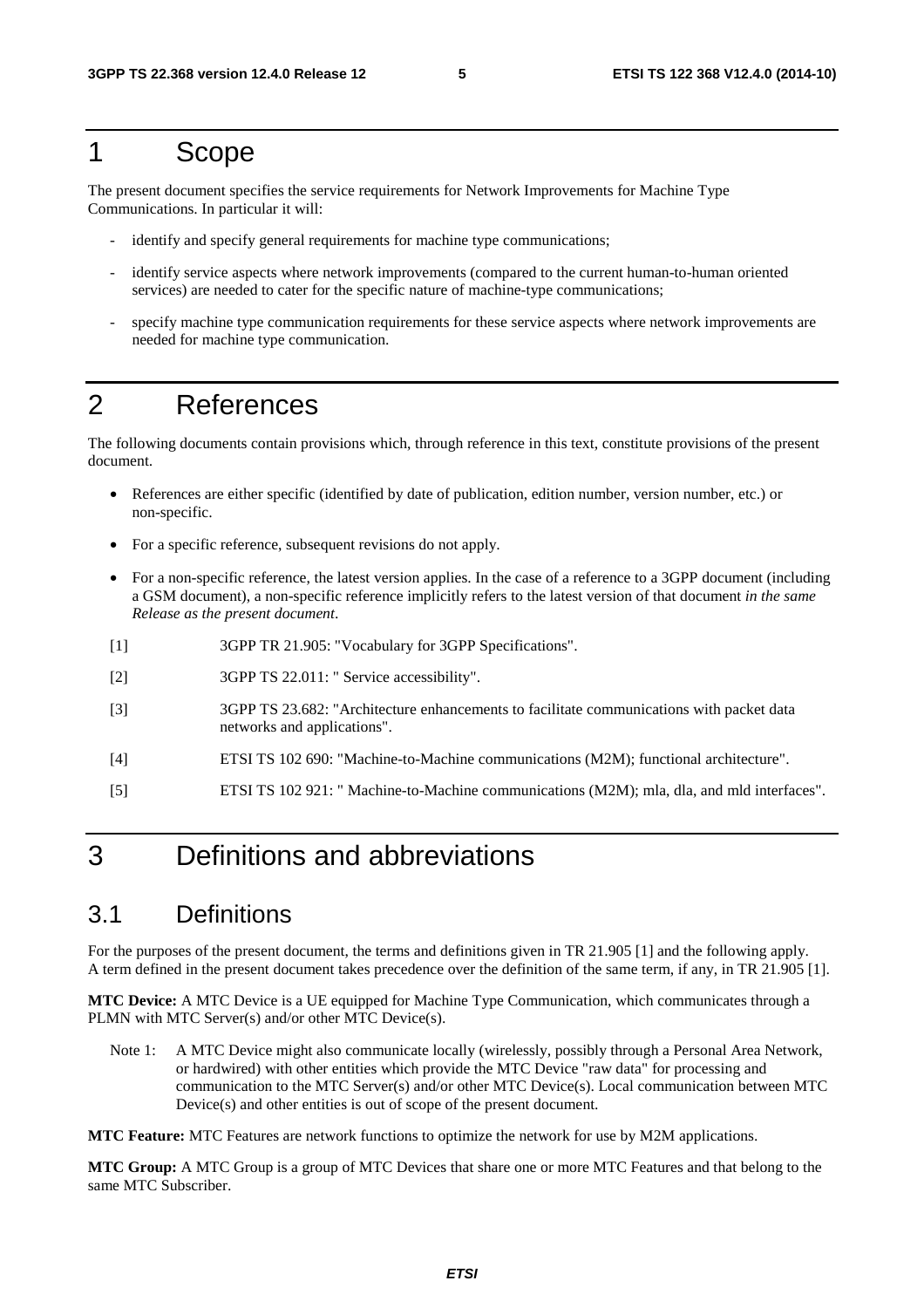**MTC Server:** A MTC Server is a server, which communicates to the PLMN itself, and to MTC Devices through the PLMN. The MTC Server can also have an interface which can be accessed by the MTC User. The MTC Server can:

- Provide services for other servers (e.g. The MTC Server is a Services Capability Server 3GPP TS 23.682 [3] for an Application Server [3]), and/or
- Provide services for applications and can host the application (e.g. The MTC Server is an Application Server  $[3]$ .

**MTC User:** A MTC User uses the service provided by the MTC Server.

**MTC Subscriber:** A MTC Subscriber is a legal entity having a contractual relationship with the network operator to provide service to one or more MTC Devices.

Note 2: Typically a M2M service provider is the party holding subscriptions in order to provide connectivity between MTC Devices and the MTC Server. In practise certain roles can collapse, e.g. the network operator acts as the same time as service provider.

### 3.2 Abbreviations

For the purposes of the present document, the abbreviations given in TR 21.905 [1] and the following apply. An abbreviation defined in the present document takes precedence over the definition of the same abbreviation, if any, in TR 21.905 [1].

| NIMTC      | Network Improvements for Machine Type Communications |
|------------|------------------------------------------------------|
| <b>MNO</b> | Mobile Network Operator                              |
| MTC        | Machine-Type Communications                          |

### 4 Overview of system optimizations for machine-type communications

Machine-type communication is a form of data communication which involves one or more entities that do not necessarily need human interaction.

A service optimized for machine type communications differs from a service optimized for Human to Human communications. Machine-type communications is different to current mobile network communication services as it involves:

- a) different market scenarios,
- b) data communications,
- c) lower costs and effort,
- d) a potentially very large number of communicating terminals with,
- e) to a large extent, little traffic per terminal.

For the purpose of the present document, the term MTC is used for the purpose to describe use-cases and illustrate the diverse characteristics of machine-type communication services.

The informative annex A gives an overview of MTC use-cases which also illustrate different overload scenarios which will require overload control functions to prevent overload and to differentiate between services offered to different subscribers with different service requirements. In particular, certain MTC services and MTC applications, as exemplified in annex B, are more tolerant and can accept a lower level of performance requirements for its communication services. However, some MTC services will have similar service requirements as current mobile network communication services.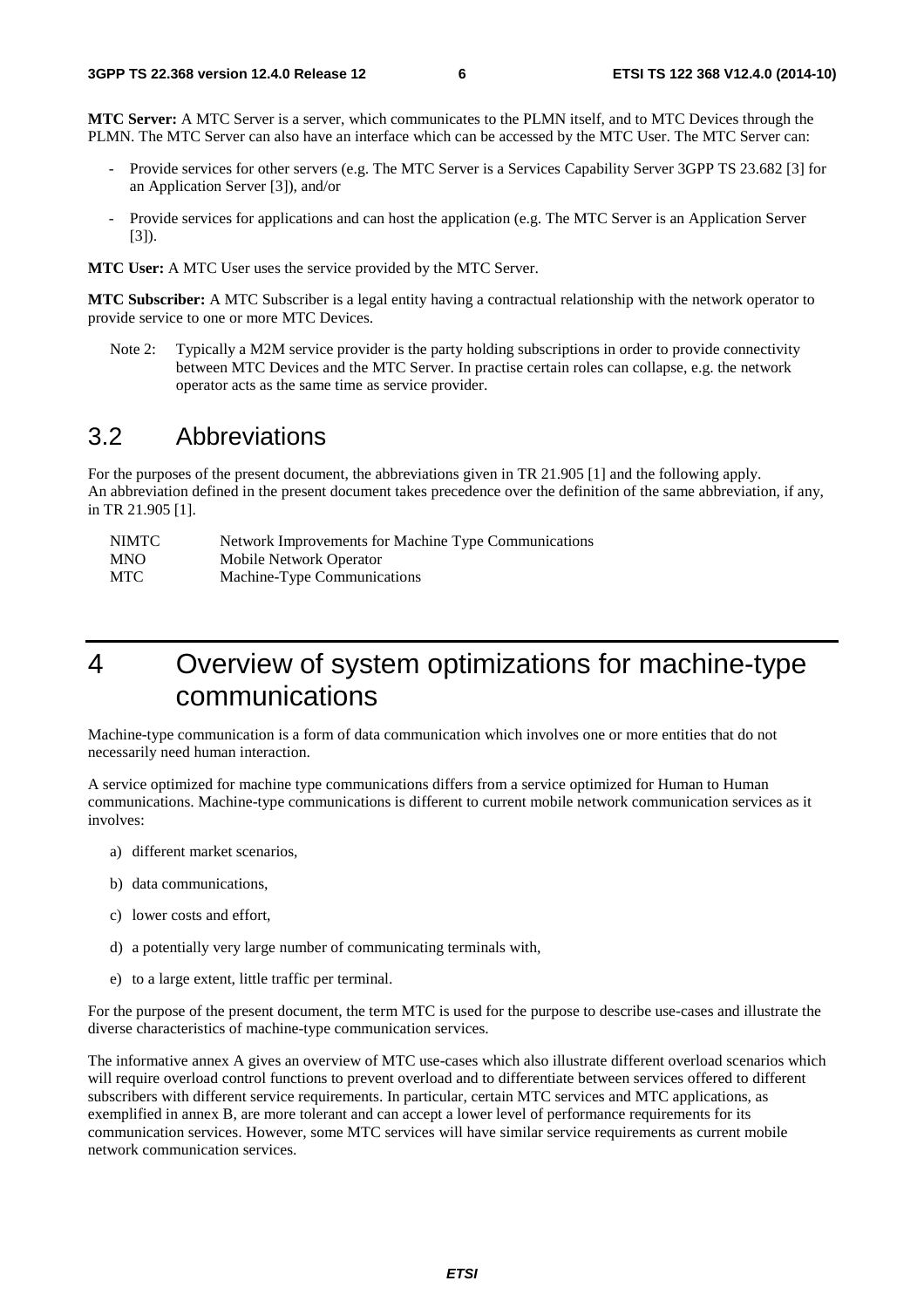### 5 MTC communication aspects

### 5.1 MTC communication scenarios

#### 5.1.1 Introduction

For MTC communication the following communication scenarios can be identified:

- a) MTC Devices communicating with one or more MTC Server;
- b) MTC Devices communicating with each other.

#### 5.1.2 MTC devices communicating with one or more MTC servers

The network operator provides network connectivity to MTC Server(s). This applies to MTC Server(s) controlled by the network operator (refer to figure 5-1) or to MTC Server(s) not controlled by the network operator (refer to figure 5-2.)



**Figure 5-1: Communication scenario with MTC devices communicating with MTC server. MTC server is located in the operator domain.** 



**Figure 5-2: Communication scenario with MTC devices communicating with MTC server. MTC server is located outside the operator domain.**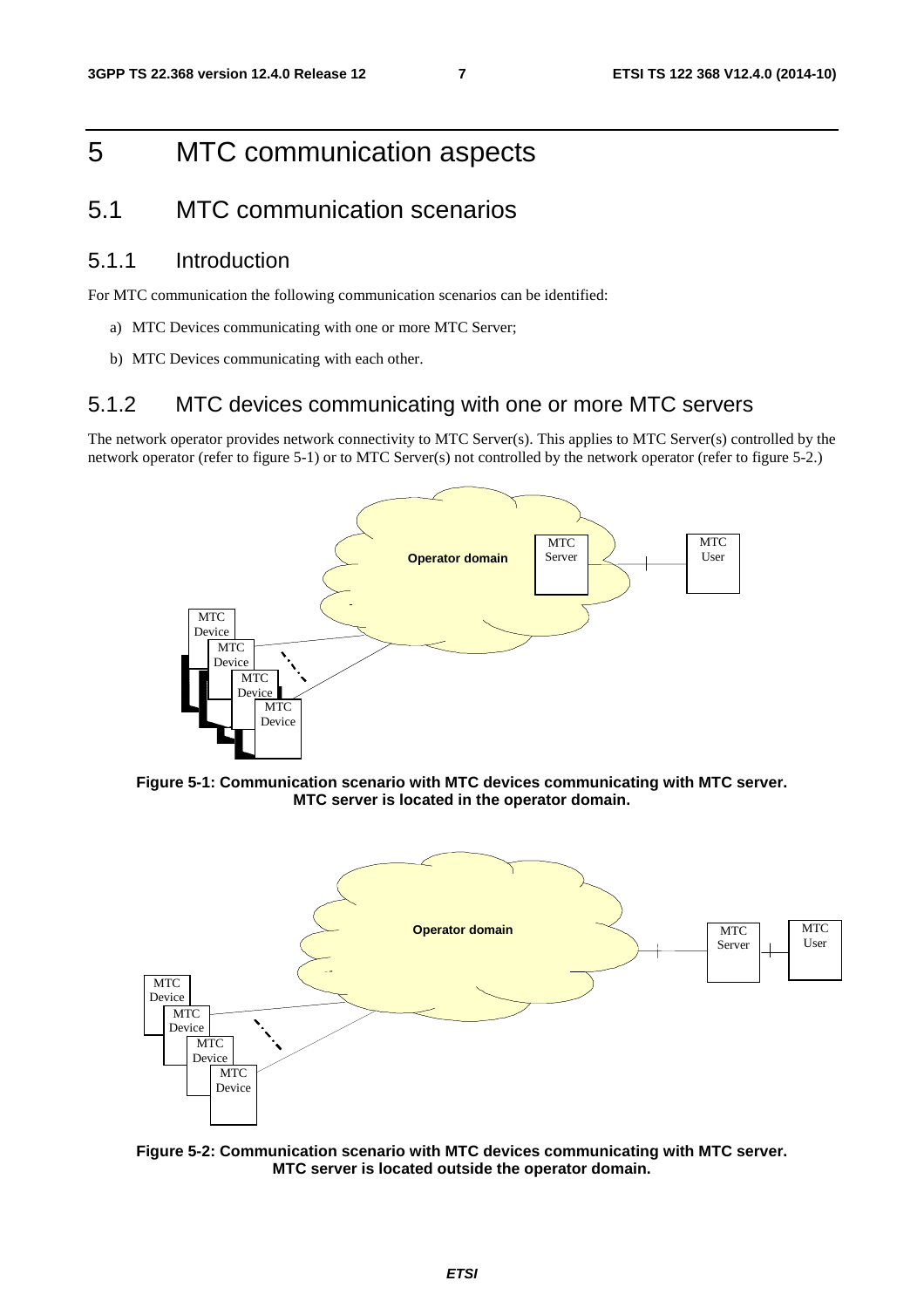The MTC Device and the MTC Server it is communicating with may implement a service enablement framework (e.g. as specified in [4] and [5]) to provide generic functionality for applications. The MTC Device may implement multiple instances of service enablement frameworks, each communicating with a different MTC Server.

- Note 1: the standardization of service enablement frameworks is out of scope of 3GPP.
- Note 2: as an example, a device can have two (or more) service enablement frameworks, both compliant to the same specific standard or belonging to the same proprietary implementation. Each one has to be peered to a different MTC server.

#### 5.1.3 MTC devices communicating with each other

The communication scenario where the MTC Devices communicate directly without intermediate MTC Server (refer to figure 5-3) is not considered in this release of the specification.



**Figure 5-3: MTC Devices communicating directly with each other without intermediate MTC server** 

5.2 (void)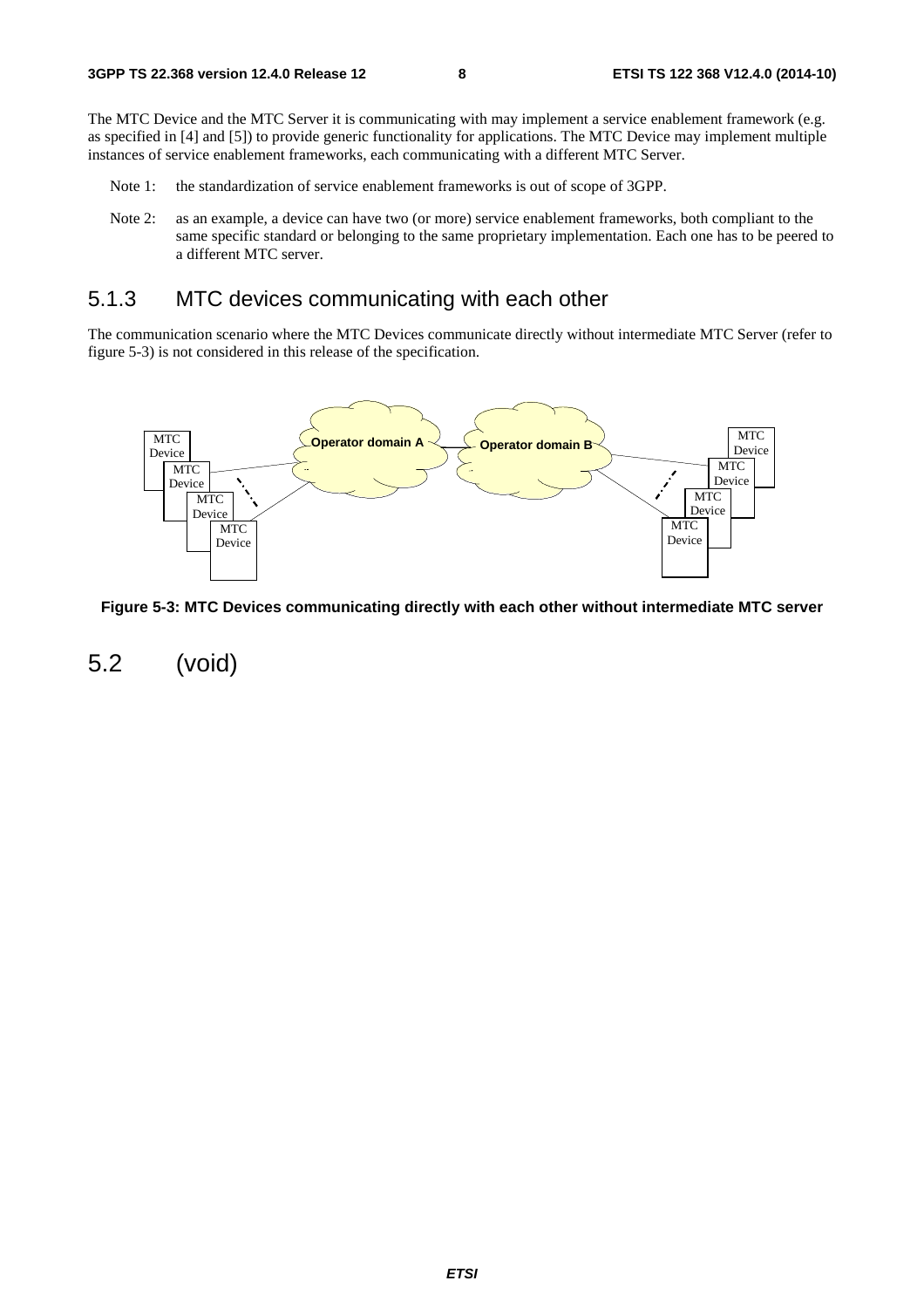### 6 Categories of features for Machine-Type **Communications**

Machine-Type Communication (MTC) applications do not all have the same characteristics. This implies that not every system optimization is suitable for every MTC application. Therefore, MTC Features are defined to provide structure for the different system optimization possibilities that can be invoked. MTC Features provided to a particular subscriber are identified in the subscription. MTC Features can be individually activated.

The following MTC Features have been defined:

- Low Mobility;
- Infrequent Mobile Terminated;
- Secure Connection;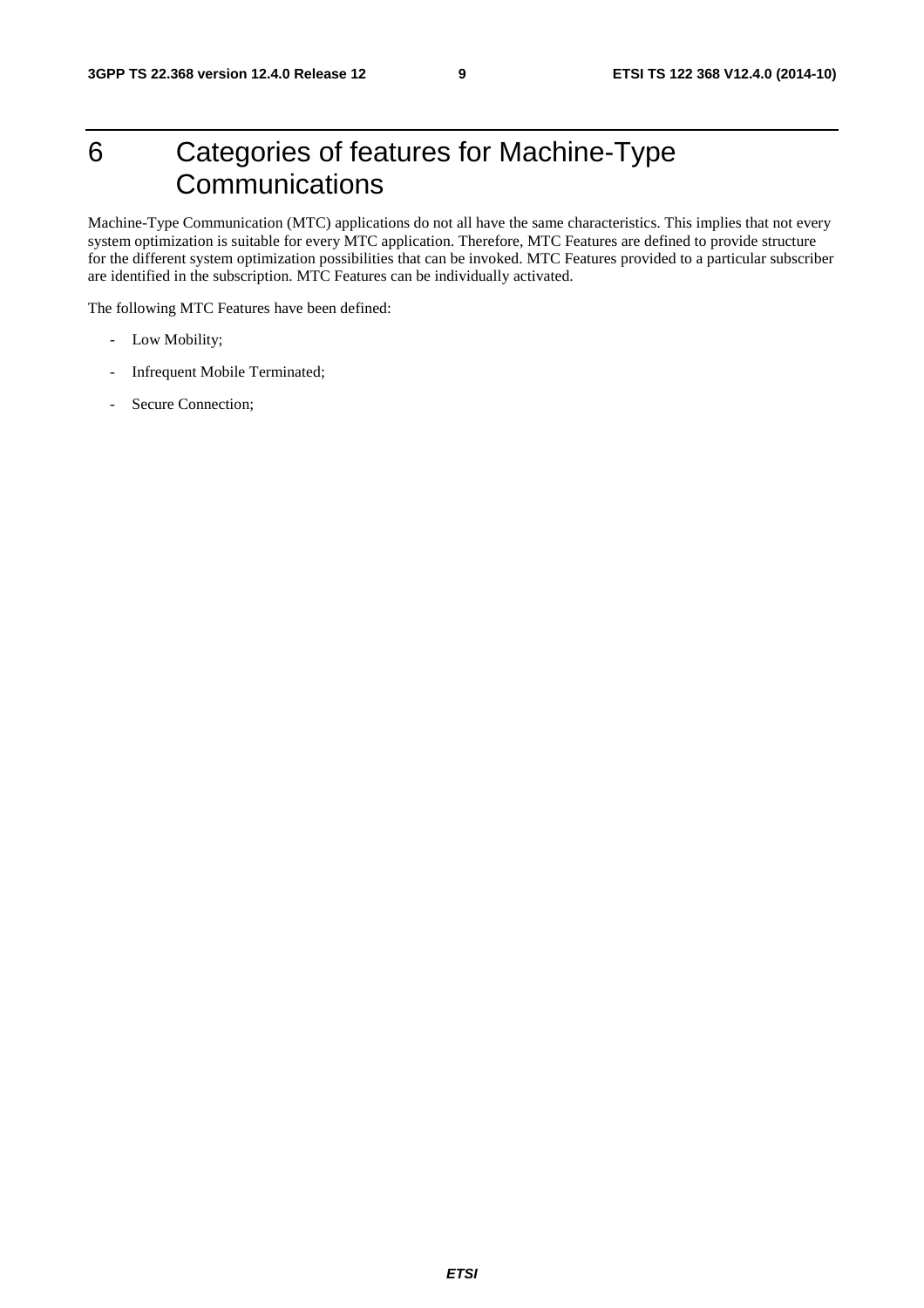### 7 Service requirements

### 7.1 Common service requirements

#### 7.1.1 General

The following are MTC common service requirements:

- The network shall enable the network operator to identify per subscription which individual MTC Features are subscribed to by a particular MTC Subscriber.
- The network shall provide a mechanism for the MTC Subscriber to activate or deactivate MTC Features.
- The network shall enable the network operator to identify which individual MTC Features are activated for a particular MTC Subscriber.
- Note 1: The activation/deactivation functionality can be provided via a web interface that is outside the scope of 3GPP specifications.
- The network may provide a mechanism for the network operator to allow MTC Devices to override restrictions imposed by a particular MTC Feature.
- The network operator shall be able to restrict the use of a USIM to specific MEs/MTC Devices.
- The network shall provide a mechanism to reduce peaks in the data and signalling traffic resulting from very large numbers of MTC Devices (almost) simultaneously attempting data and/or signalling interactions.
- The network shall provide a mechanism to restrict downlink data and signalling when the network is overloaded.
- The network shall provide a mechanism to restrict access towards a specific APN when the network is overloaded.
- A MTC Device may support the Extended Access Barring (EAB) mechanism defined in TS 22.011 [2].
- A MTC Device supporting the EAB mechanism shall be able to be configured for EAB by the HPLMN.
- The HPLMN shall be able to configure EAB on a MTC Device that supports it.
- Once configured, and upon reception of broadcasted EAB information, the MTC Device shall adhere to the defined EAB mechanisms.
- Note 2: The decision of whether a MTC Device is configured for EAB is out of 3GPP scope. In general, MTC Devices considered more tolerant to access restrictions are well suited to be configured for EAB.
- The system shall provide mechanisms to efficiently maintain connectivity for a large number of MTC Devices.
- The network shall provide mechanisms to handle MTC Devices and applications on MTC Devices registering on the IP multimedia core network subsystem and accessing its capabilities including interaction with IMS application servers/enablers.
- Configuration parameters which are provided in the USIM shall take precedence over parameters provided in the MTC Device if both exist.
- The system shall provide mechanisms to lower power consumption of MTC Devices.
- The system shall provide a resource efficient way to support MTC Devices that send or receive data infrequently, i.e. with long periods between data transmissions.
- MTC Devices may or may not be kept attached to the network when not communicating, depending on operator policies and MTC Application requirements.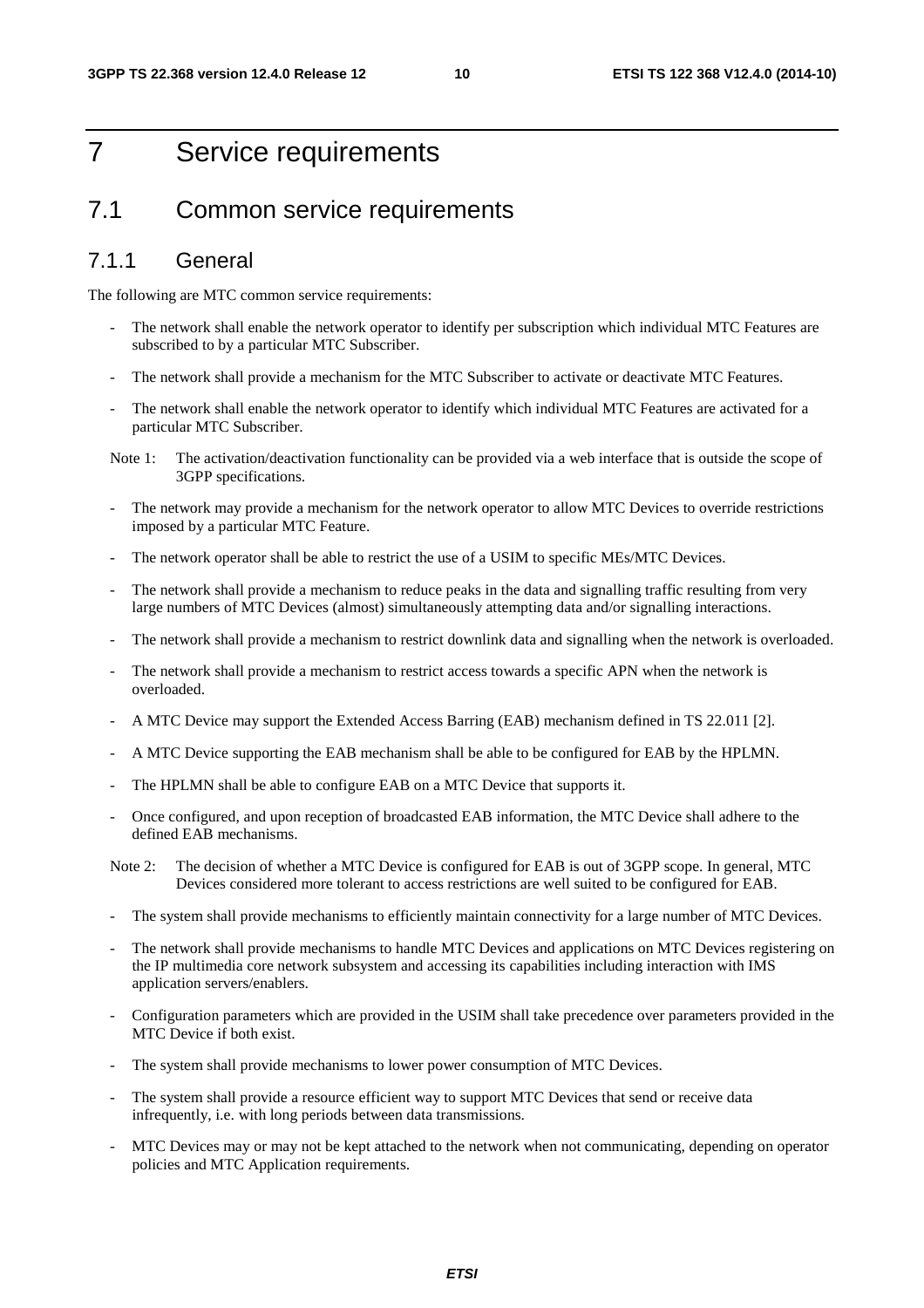MTC Devices may keep their data connection or not keep their data connection when not communicating, depending on operator policies and MTC Application requirements.

### 7.1.2 MTC Device triggering

The requirements related to MTC Device triggering include the following:

- The network shall be able to trigger MTC Devices to initiate communication with the MTC Server based on a trigger indication from the MTC Server.
- The system shall provide a mechanism such that only trigger indications received from authorized MTC Servers will lead to triggering of MTC Devices.
- Upon receiving a trigger indication from a source that is not an authorized MTC Server, the network shall be able to provide the details of the source (e.g. address) to the MTC User.
- The system shall provide a mechanism to the MTC User to provide a set of authorized MTC Server(s).
- Upon receiving a trigger indication, if the network is not able to trigger the MTC Device, the 3GPP system may send an indication to the MTC Server that triggering the MTC Device has been suppressed.

Note: Suppression of triggering could be due to system conditions such as network congestion.

- A MTC Device shall be able to receive trigger indications from the network and shall establish communication with the MTC Server when receiving the trigger indication. Possible options may include:
	- Receiving trigger indication when the MTC Device is attached to the network, but has no data connection established.
	- Receiving trigger indication when the MTC Device is attached to the network and has a data connection established.

#### 7.1.3 Addressing

The system shall provide mechanisms, according to operator policy, where an MTC Server can send a mobile terminated message to the MTC Device. Scenarios include:

The MTC Server is located in the public IPv6 address space. The MTC Device is assigned a public IPv6 address by the MNO.



#### **Figure 7-1: MTC server and the MTC Device in the public IPv6 address space**

The MTC Server is located in a public IPv4 address space; the MTC Device is assigned a private IPv4 address by the MNO.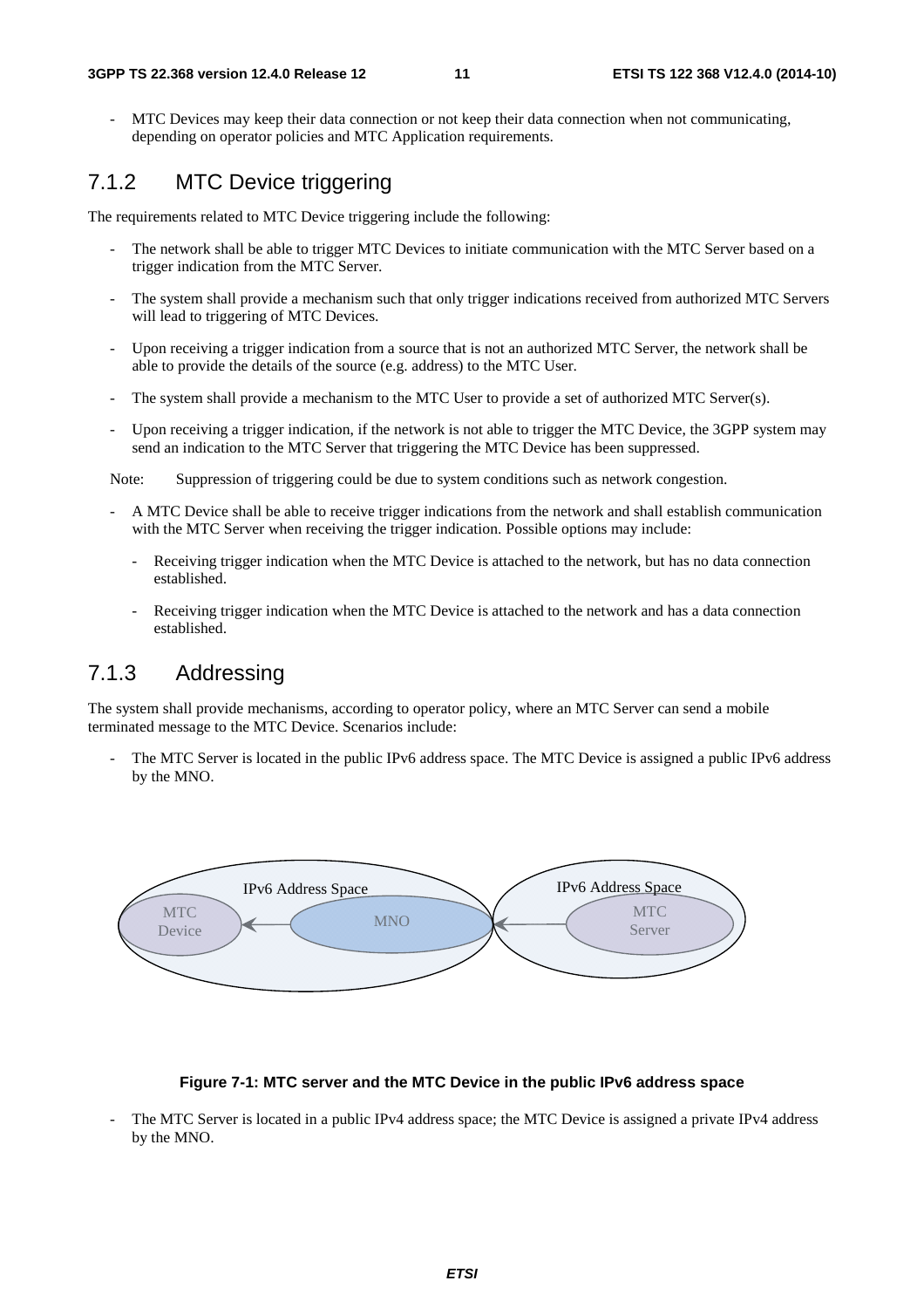Alternatively, the MTC Server is located in a private IPv4 address space and is assigned a private IPv4 address by the MNO; the MTC Device is assigned a private IPv4 address by the MNO corresponding to the same IPv4 address space as the MTC Server.



**Figure 7-2: MTC Server in a public or private IPv4 address space, MTC Device in a private IPv4 address space** 

#### 7.1.4 Identifiers

The requirements for MTC related to identifiers include the following:

- The system shall be able to uniquely identify the ME;
- The system shall be able to uniquely identify the MTC Subscriber.
- Note 1: The two requirements above also apply to human-to-human communications. However, for Machine-Type Communications identifiers will have to be able to cater for a number of identifiers at least two orders of magnitude higher than for human-to-human communications.
- The system shall provide mechanisms for the network operator to efficiently manage numbers and identifiers related to MTC Subscribers.

#### 7.1.5 Charging requirements

The core network shall be able to:

- count MTC Feature activation / de-activation.
- collect charging data with a granularity (e.g. in time or location) that can identify the use of network resources when the MTC Device is overriding restrictions (e.g. low priority).

Note: The above charging requirements apply to off line charging only.

#### 7.1.6 Security requirements

The security requirements for MTC include the following:

MTC optimizations shall not degrade security compared to non-MTC communications

#### 7.1.7 Remote MTC device management

The operator shall be able to manage MTC Devices using existing mechanisms (e.g. OMA DM)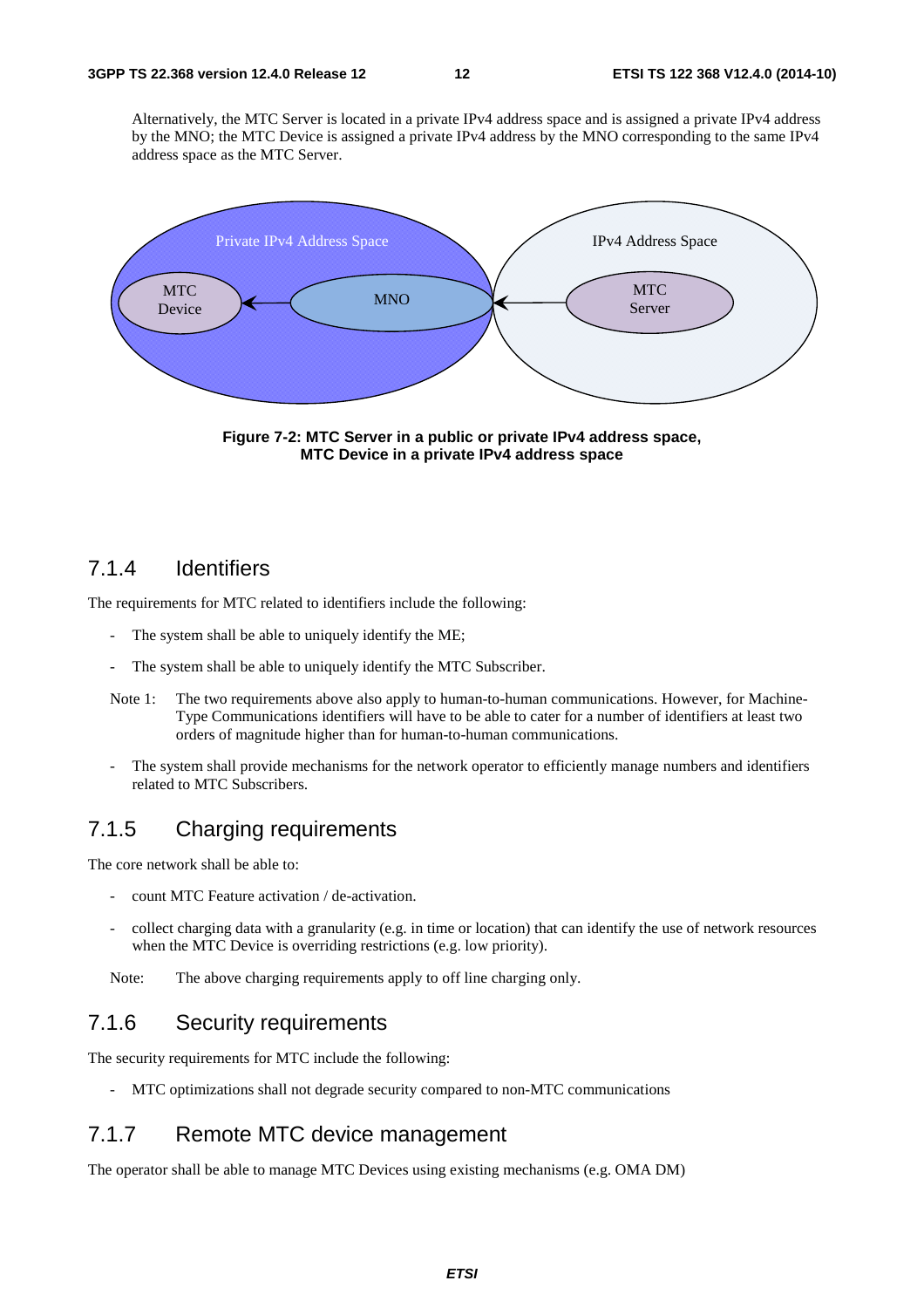### 7.2. Specific service requirements – MTC Features

#### 7.2.1 Low Mobility

The MTC Feature Low Mobility is intended for use with MTC Devices that do not move, move infrequently, or move only within a certain region.

For the Low Mobility MTC Feature:

- The network operator shall be able to change the frequency of mobility management procedures or simplify mobility management per MTC Device.
- The network operator shall be able to define the frequency of location updates performed by the MTC Device.
- **7.2.2** Void 7.2.3 Void 7.2.4 Void
- 7.2.5 Void
- 7.2.6 Void

#### 7.2.7 Infrequent Mobile Terminated

The MTC Feature Infrequent Mobile Terminated is intended for use with MTC Devices that mainly utilize mobile originated communications or switch off their radio module for long periods of time in order to save power.

For the Infrequent Mobile Terminated MTC Feature:

- The network operator shall be able to reduce the frequency of mobility management procedures per MTC Device.
- The network shall be able to maintain information on when the MTC Device is not reachable for mobile terminated communications. The network shall not trigger the MTC Device when it is known to be unreachable, and instead may inform the MTC Server that the MTC Device is not reachable.
- Note: With the Infrequent Mobile Terminated MTC Feature, the network operator should be able to minimize mobility management due to MTC Device movement .
- 7.2.8 Void
- 7.2.9 Void

#### 7.2.10 Secure Connection

The MTC Feature Secure Connection is intended for use with MTC Devices that require a secure connection between the MTC Device and MTC Server/MTC Application Server.

For the Secure Connection MTC Feature:

The network operator shall be able to efficiently provide network security for connection between MTC Device and a MTC Server or between MTC Device and a MTC Application Server in case there is a direct connection with the MTC Application Server. This applies even when some of the devices are roaming i.e. connected via a VPLMN.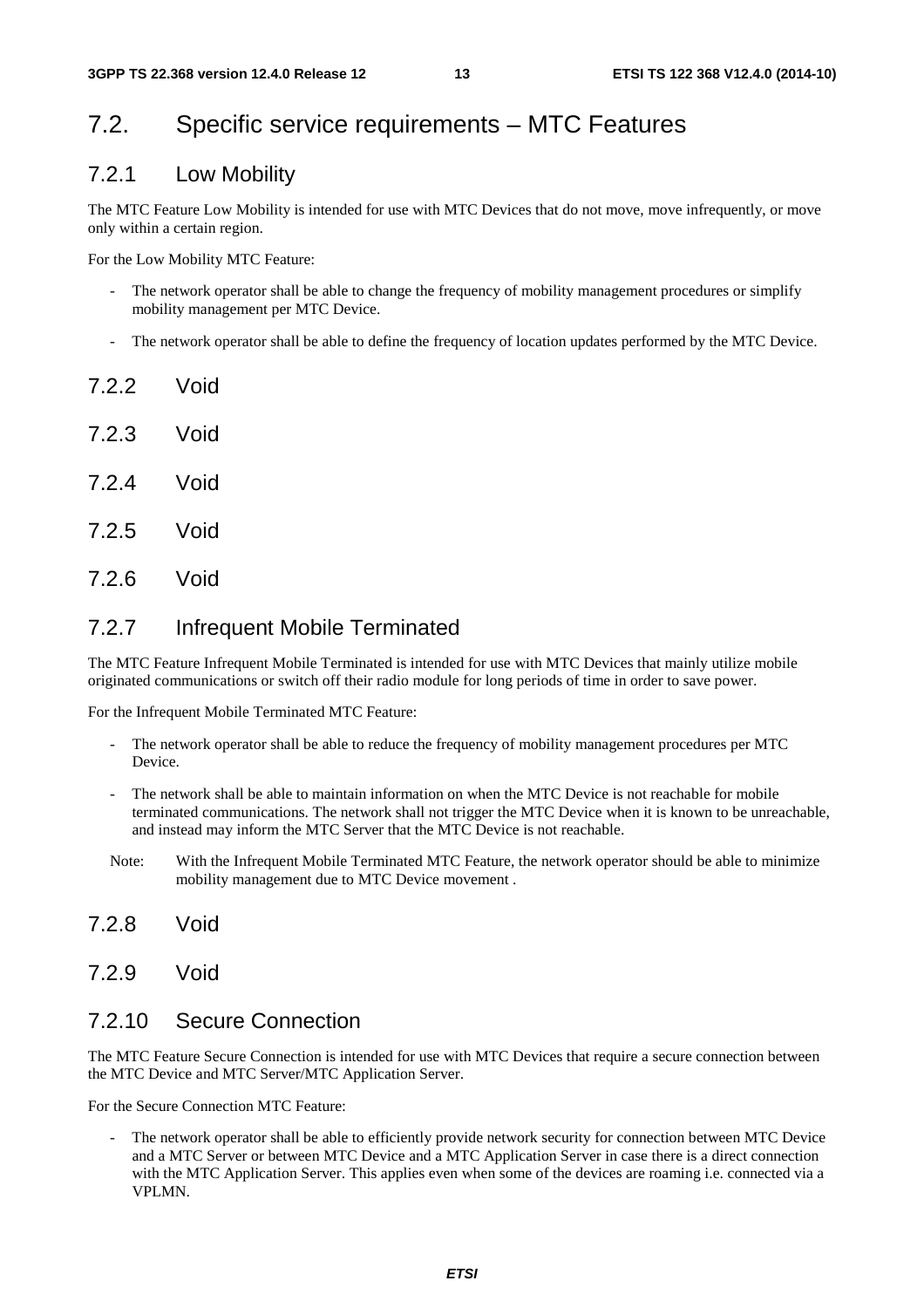- 7.2.11 Void
- 7.2.12 Void
- 7.2.13 Void
- 7.2.14 Void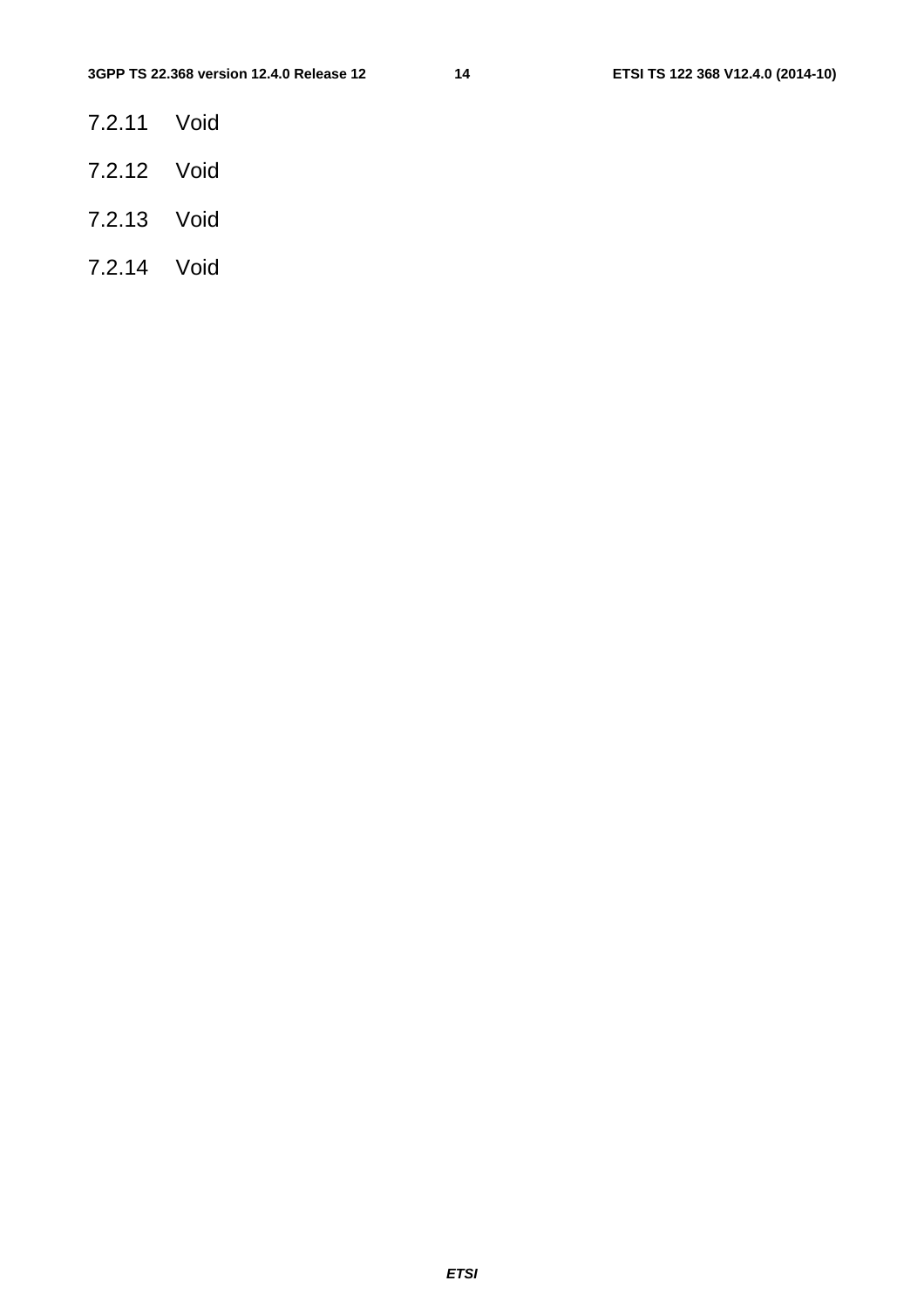### Annex A (informative): Use cases

#### **Addressing from a centralized entity Use Case**

Metering devices are typically monitored and controlled by a centralized entity outside or inside the network operator system. Due to the need for centralized control, the centralized entity will inform or poll the metering device when it needs measurement information rather than the metering device autonomously sending measurements. Depending on the nature of the metering application, low latency responses are sometimes required (metering for high pressure pipelines for example). To accomplish this, the centralized entity will need to inform the metering device when it needs a measurement. Typically due to the limitation of IPv4 address space, the metering terminal is behind a NAT (Network Address Translator) where it is not assigned a routable IPv4 address.

#### **Theft /Vandalism Vulnerable MTC Application Use Case**

In contrast to the traditional H2H devices, which are carefully held and protected by a person, MTC Devices are often located in remote areas and ideally are untouched after installation for many years. The remote locations make these devices more susceptible to tampering by unauthorized persons. The tampering of the MTC Device is often accompanied by damage to the metering device. The network has security mechanisms for protection for this type of activity which may not be effective for MTC Devices. The network can not prevent it but can detect it as early as possible in order to deactivate the ME's service and the related USIM. In addition, often theft/vandalism vulnerable MTC Devices are stationary after initial installation and activation. The stationality of the MTC Device can be utilized to improve the detection of theft. If a known stationary devices moves, it can be concluded that the MTC Device has been stolen and thus the account deactivated.

#### **Time Controlled MTC Application Use Case**

For some MTC applications the actual time at which communication takes place is less important, but low communication costs are extremely important. A network operator can offer low communication fees for this type of applications by allowing communication to take place during low traffic time periods only. Possibly the network operator may want to dynamically adjust these time periods based on the actual network traffic load at a specific time.

#### **Radio Network Congestion Use Case**

Radio network congestion because of mass concurrent data transmission takes place in some MTC applications. One of the typical applications is the bridge monitoring with a mass of sensors. When a train passes through the bridge, all the sensors transmit the monitoring data almost simultaneously. The same thing happens in hydrology monitoring during the time of heavy rain and in building monitoring when intruders break in. The network should be optimized to enable a mass of MTC Devices in a particular area to transmit data almost simultaneously.

#### **Core Network Congestion Use Case**

With many MTC applications, a large number of MTC Devices is affiliated with a single MTC User. These MTC Devices together are part of a MTC Group. The MTC User associated with the MTC Group owns a MTC Server which is connected to the PS network of a mobile network operator via an Access Point Name (APN) using the Gi interface. The MTC Devices in the MTC Group communicate with this MTC Server.

Typically, the MTC Devices in the MTC Group are scattered over the network in such a way that the data simultaneously sent by the MTC Devices in any particular cell is limited and will not cause a radio network overload. Despite this, when a high number of MTC Devices are sending/receiving data simultaneously, data congestion may occur in the mobile core network or on the link between mobile core network and MTC Server where the data traffic related to MTC Group is aggregated. Preferably, a network operator and the MTC User have means to enforce a maximum rate for the data sent/received by the MTC Group.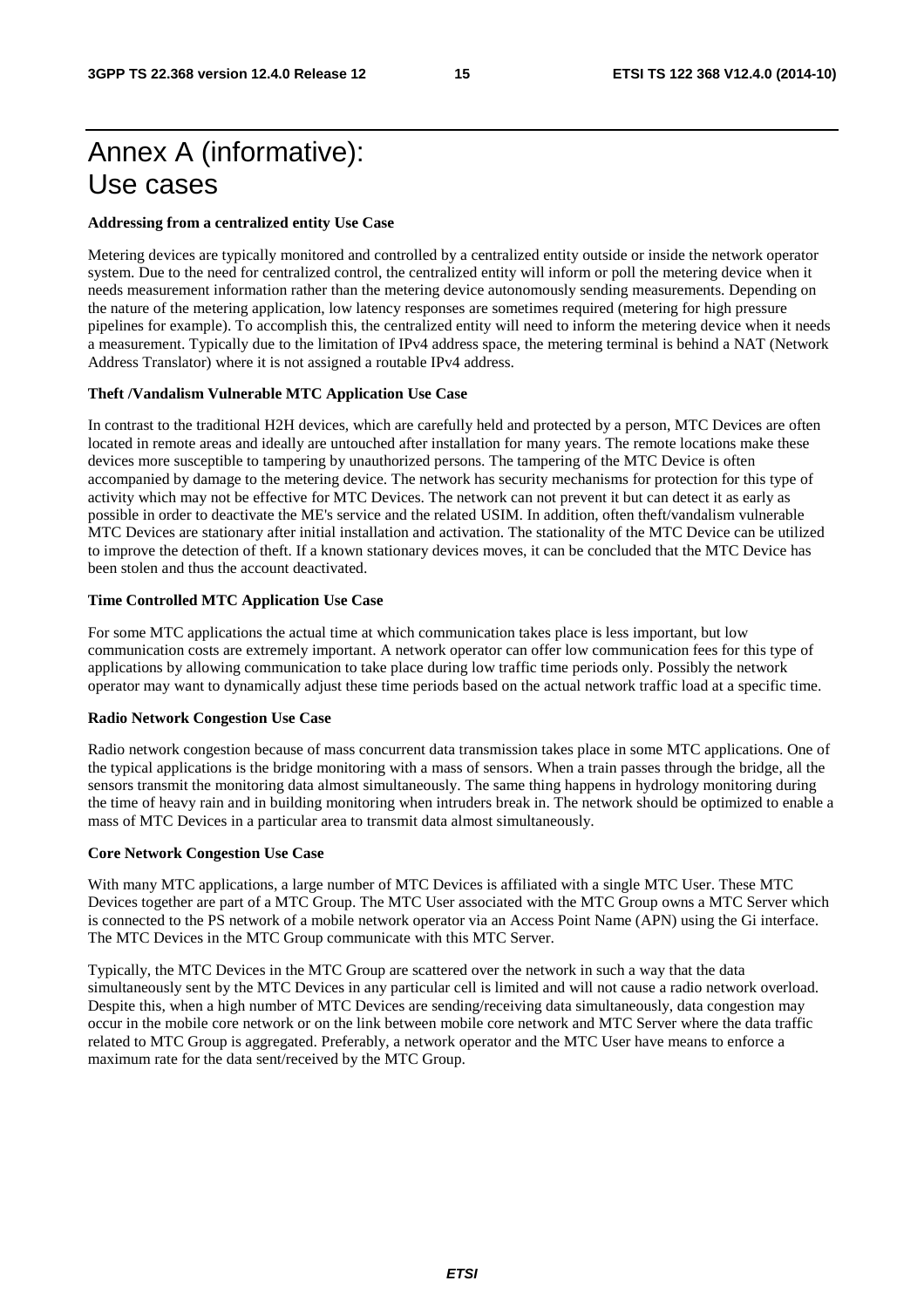

**Figure A-1: Congestion in mobile core network and on the link between mobile core network and MTC Server** 

#### **Signalling Network Congestion Use Case**

Congestion in the signalling network is caused by a high number of MTC Devices trying almost simultaneously: (1) to attach to the network or (2) to activate/modify/deactivate a connection. In a 3GPP system supporting MTC applications such an overload of the network can be caused by e.g. many mobile payment terminals that become active on a national holiday or by high numbers of metering devices becoming active almost simultaneously after a period of power outage. Also some MTC applications generate recurring data transmissions at precisely synchronous time intervals (e.g. precisely every hour or half hour). Preferably, the 3GPP system provides means to the network operator and MTC User to spread the resulting peaks in the signalling traffic.



**Figure A-2: Signalling network congestion** 

#### **Access Control with billing plan Use Case**

In some configurations, it may be necessary to restrict the access of a UICC that is dedicated to be used only with machine-type modules associated with a specific billing plan. It should be possible to associate a list of UICC to a list of terminal identity such as IMEISV so that if the UICC is used in an other terminal type, the access will be refused. See the following configuration: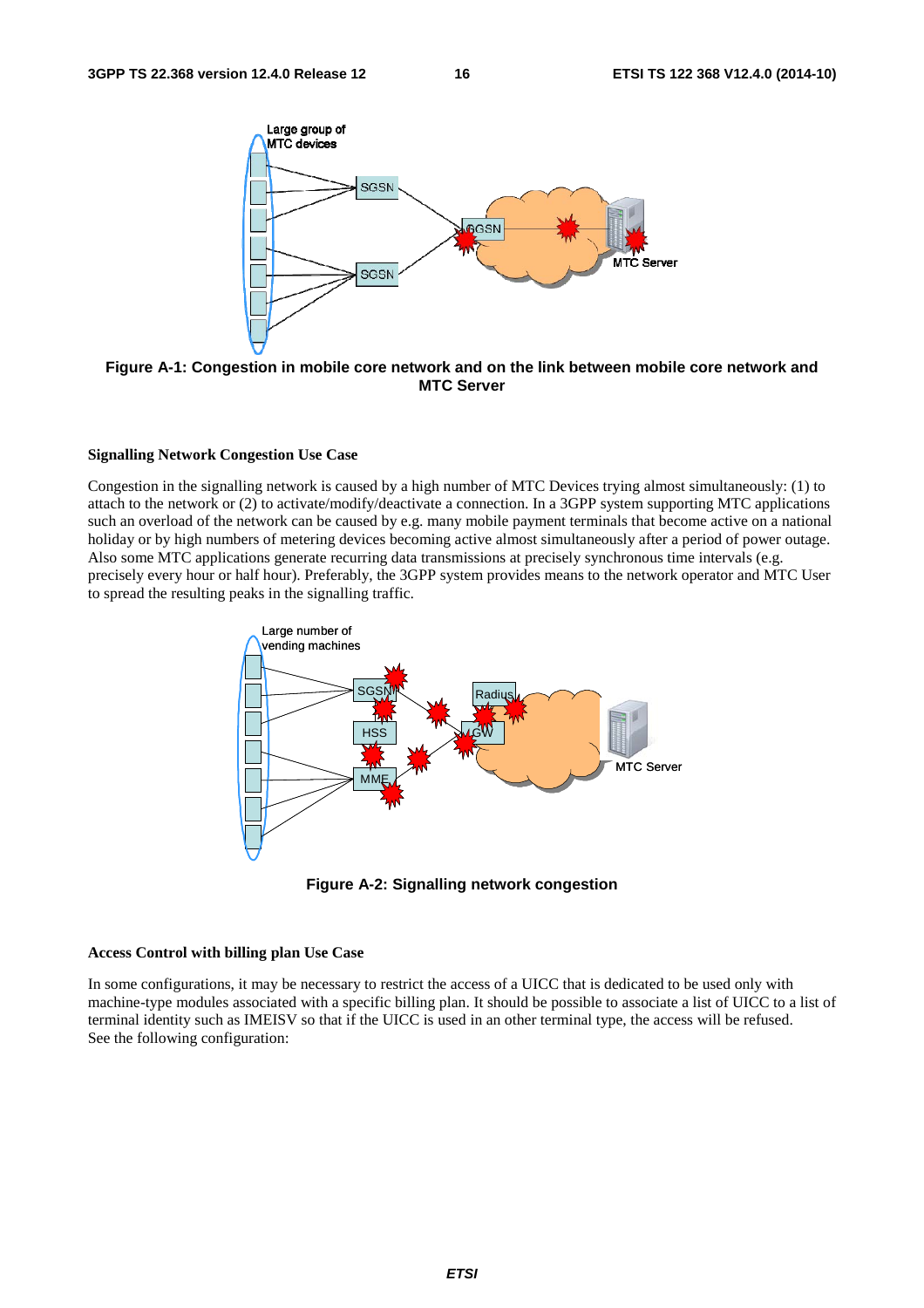

**Figure A-3: Access Control with billing plan** 

#### **Extra Low Power Consumption Use Case**

For high mobility case, tracking MTC devices such as animal tracking MTC devices in natural world with high mobility require extra low power consumption because it is almost impossible to replace the battery or recharge the battery for animal tracking MTC device. Compared to the tracking devices installed in the cars and trucks because cars and trucks could generate electricity by themselves, extra low power consumption for these MTC devices is required.

For cargo tracking, the cargo with a tracking MTC device could move very fast such as on a train or lorry and could stand still such as in the dock before loading or unloading. It is not desired to either change its battery or replace battery during the transport period, so extra low power consumption MTC devices are also required.

For prisoner tracking MTC devices are already used by police, prisoners will not cooperate with police and would wish the MTC devices have flat batteries; therefore, extra low power consumption feature is required for these MTC devices. For the tracking MTC devices of elder people who have memory problem, children or pets, even the batteries of these MTC devices could be replaced or charged, however, considering the worst scenario – if they are missing, it requires the MTC devices with extra low power consumption and long working time in order to find them.

For low mobility case, the gas meter MTC devices must be battery powered. Extra low power consumption for gas MTC devices is much more critical than electricity meters.

#### **Extra Low Power Consumption with Time Controlled MTC Devices Use Case**

Time Controlled MTC Devices which send or receive data only at certain pre-defined periods may be operated in one or more modes that minimize power consumption.

An MTC Device may be operated in a mode where it is expected to receive non-periodic messages (e.g. emergency messages or notifications of altered access period as with the MTC Feature Time Controlled outside the time controlled periods. The MTC Device should minimize power consumption while in a mode to support this.

If the application requires the MTC Device to send or receive data within pre-defined periods and receive non-periodic messages outside these periods, operation at the lowest possible power consumption level to extend battery life should be achieved.

#### **End-to-end security for roaming MTC devices**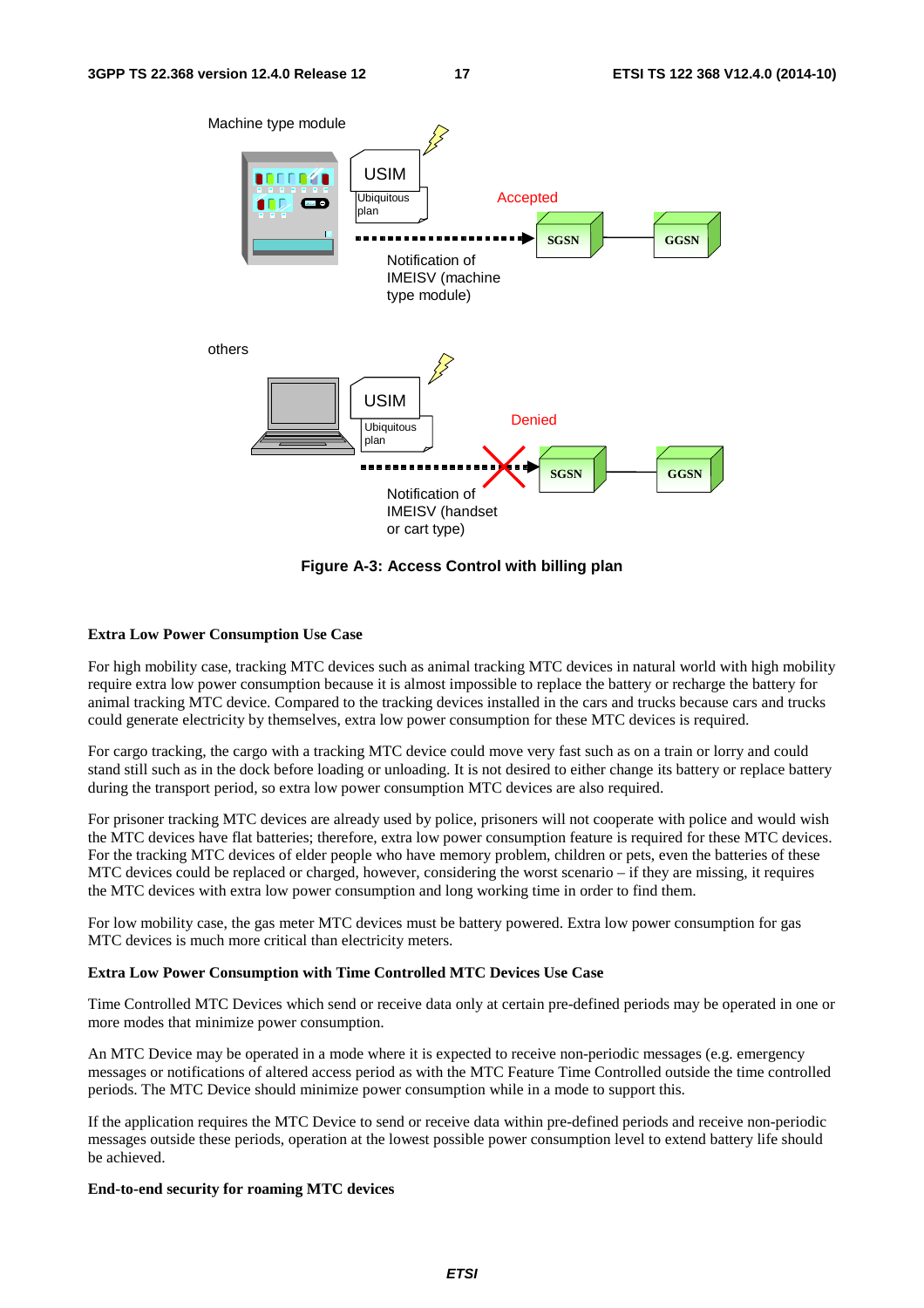An MTC Application communicates with a large number of MTC Devices that are located globally and may or may not be mobile. Examples of such devices are mobile navigation systems and payment terminals. Connectivity for the MTC Devices is provided by a single network operator that uses its roaming agreements to connect MTC Devices that are not within range of its own network.

From the perspective of the operator of the MTC application its MTC Server and the domain of its network operator are part of a trusted domain. However, the domain of the roaming operator are not seen as part of the trusted domain, as is depicted in the figure below.



**Figure A-4: End-to-end security for roaming MTC devices** 

The operator of the MTC application therefore requires end-to-end security for messages exchanged between MTC application and MTC Devices. The network operator does not have control over the security features in the domain of the roaming operators. Furthermore, for efficiency reasons the roaming operators may decide on a local breakout to for instance the Internet for MTC traffic in which case the information partly travels over the Internet. The network operator needs to satisfy the MTC application owner's end-to-end security requirement without relying on network security alone.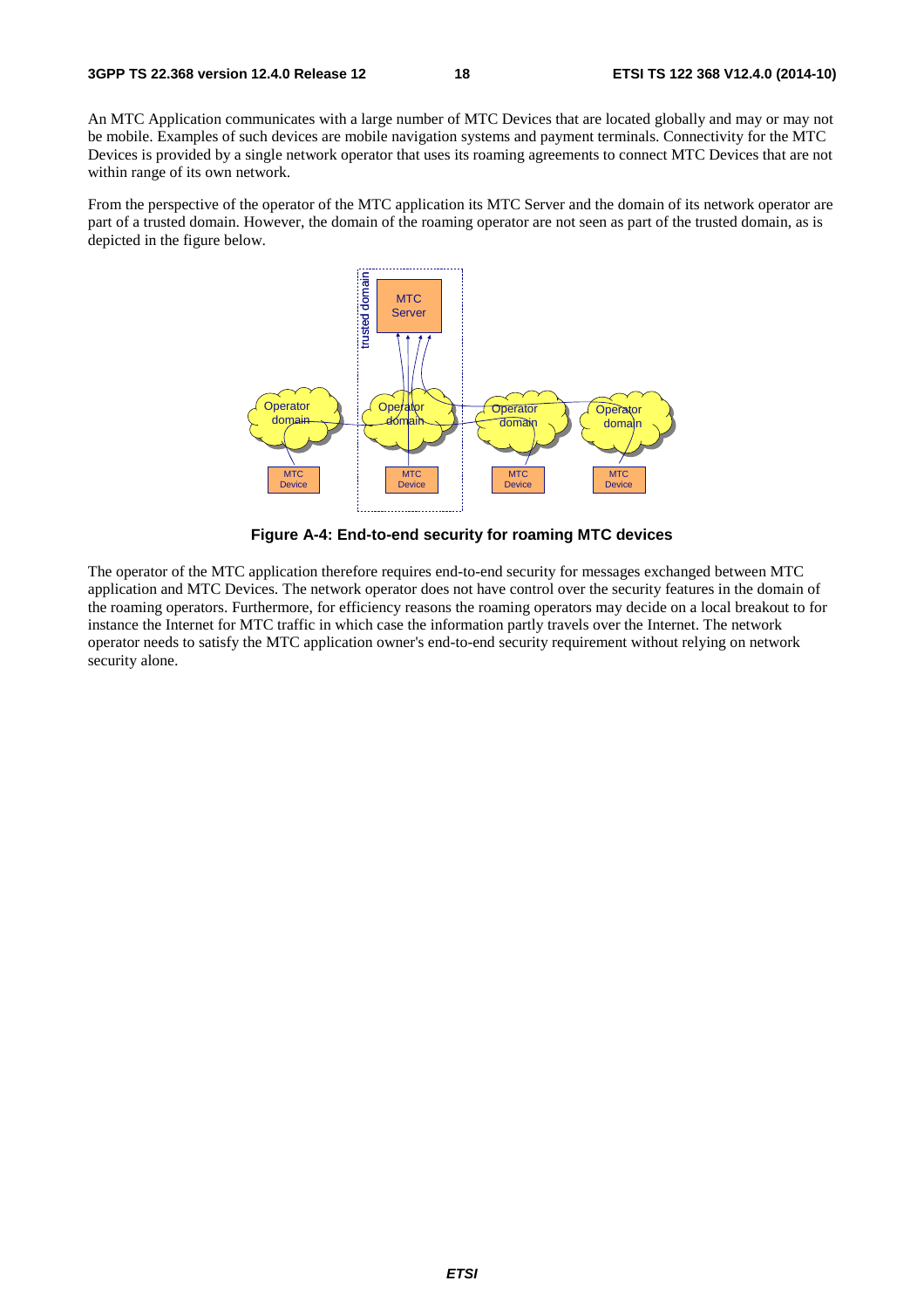### Annex B (informative): Examples of MTC applications

Some examples of machine-type communication applications are listed in the following table. This list is not exhaustive and is intended to be indicative of the scope of machine-type communication applications.

| <b>Service Area</b>               | MTC applications                               |  |  |  |  |  |
|-----------------------------------|------------------------------------------------|--|--|--|--|--|
|                                   | Surveillance systems                           |  |  |  |  |  |
|                                   | Backup for landline                            |  |  |  |  |  |
| <b>Security</b>                   | Control of physical access (e.g. to buildings) |  |  |  |  |  |
|                                   | Car/driver security                            |  |  |  |  |  |
|                                   | <b>Fleet Management</b>                        |  |  |  |  |  |
|                                   | Order Management                               |  |  |  |  |  |
|                                   | Pay as you drive                               |  |  |  |  |  |
| <b>Tracking &amp; Tracing</b>     | <b>Asset Tracking</b>                          |  |  |  |  |  |
|                                   | Navigation                                     |  |  |  |  |  |
|                                   | <b>Traffic information</b>                     |  |  |  |  |  |
|                                   | Road tolling                                   |  |  |  |  |  |
|                                   | Road traffic optimization/steering             |  |  |  |  |  |
|                                   | Point of sales                                 |  |  |  |  |  |
| <b>Payment</b>                    | Vending machines                               |  |  |  |  |  |
|                                   | Gaming machines                                |  |  |  |  |  |
|                                   | Monitoring vital signs                         |  |  |  |  |  |
| <b>Health</b>                     | Supporting the aged or handicapped             |  |  |  |  |  |
|                                   | Web Access Telemedicine points                 |  |  |  |  |  |
|                                   | Remote diagnostics                             |  |  |  |  |  |
|                                   | Sensors                                        |  |  |  |  |  |
|                                   | Lighting                                       |  |  |  |  |  |
|                                   | Pumps                                          |  |  |  |  |  |
| <b>Remote Maintenance/Control</b> | Valves                                         |  |  |  |  |  |
|                                   | Elevator control                               |  |  |  |  |  |
|                                   | Vending machine control                        |  |  |  |  |  |
|                                   | Vehicle diagnostics                            |  |  |  |  |  |
|                                   | Power                                          |  |  |  |  |  |
|                                   | Gas                                            |  |  |  |  |  |
| <b>Metering</b>                   | Water                                          |  |  |  |  |  |
|                                   | Heating                                        |  |  |  |  |  |
|                                   | Grid control                                   |  |  |  |  |  |
|                                   | Industrial metering                            |  |  |  |  |  |
|                                   | Digital photo frame                            |  |  |  |  |  |
| <b>Consumer Devices</b>           | Digital camera                                 |  |  |  |  |  |
|                                   | eBook                                          |  |  |  |  |  |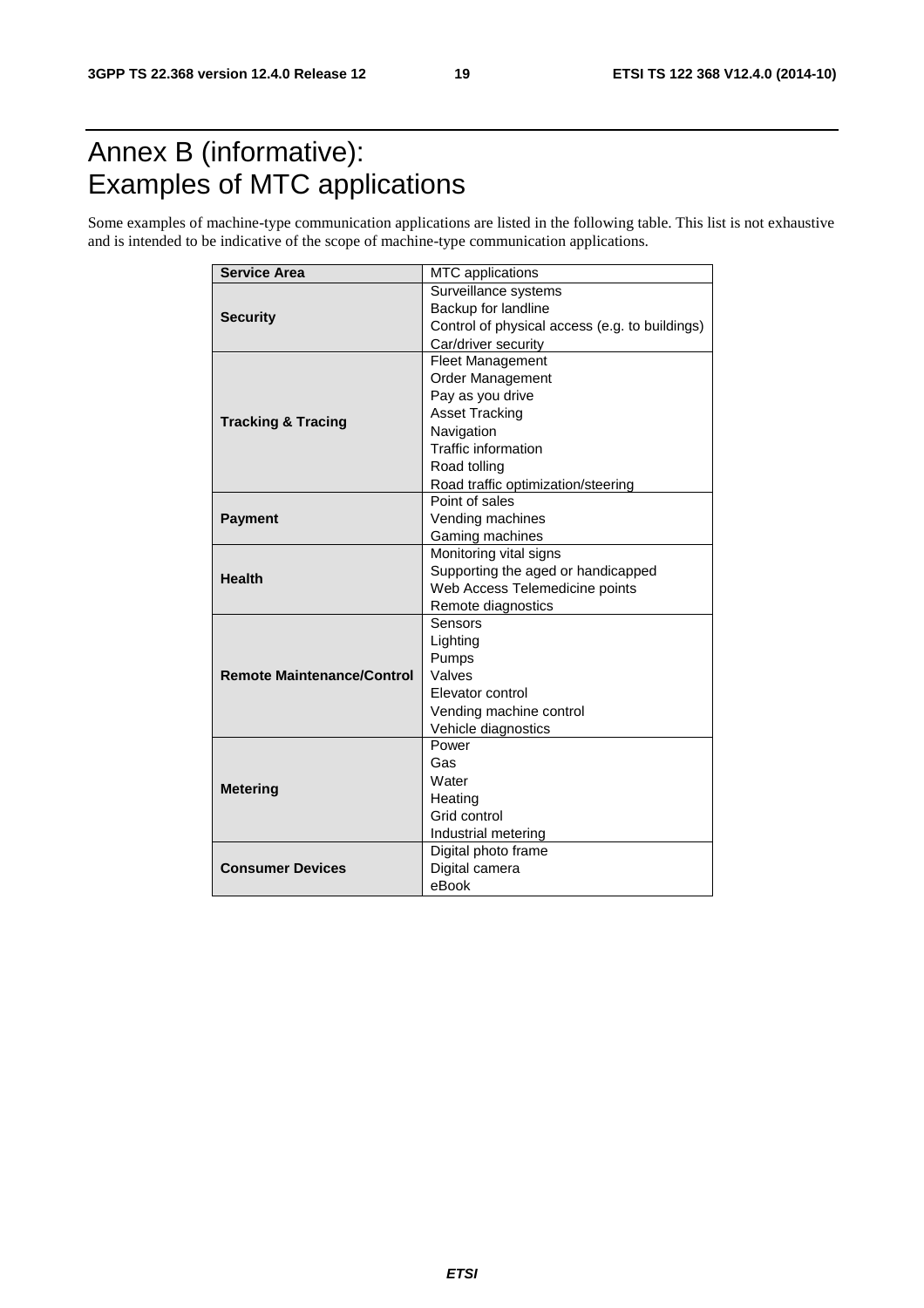## Annex C (informative): Change history

| TSG SA#  SA Doc. |                     | <b>SA1 Doc</b>       | <b>Spec</b> | <b>CR</b> | <b>Rev Rel</b>   |                     |                | Cat Subject/Comment                                              | Old             | <b>New</b>    | WI                  |
|------------------|---------------------|----------------------|-------------|-----------|------------------|---------------------|----------------|------------------------------------------------------------------|-----------------|---------------|---------------------|
| $S P-47$         | SP-100192           |                      | 22.220      |           |                  |                     |                | Raised from v1.2.2 to v.2.0.0 for<br>approval                    | 1.2.2           | 2.0.0         | <b>NIMTC</b>        |
| $SP-47$          |                     |                      | 22.220      |           |                  |                     |                | Raised from v.2.0.0 to v.10.0.0<br>after approval of SA#47       | 2.0.0           | 10.0.0        | <b>NIMTC</b>        |
| $SP-48$          | SP-100400 S1-101157 |                      | 22.368      | 0001      | 2                | <b>Rel-10</b>       | F              | Deletion of section 5.2                                          |                 | 10.0.0 10.1.0 | <b>NIMTC</b>        |
| <b>SP-48</b>     |                     | SP-100400 S1-101158  | 22.368      | 0003      | $\boldsymbol{2}$ | $Rel-10$            | F              | Clarification of PAM                                             |                 | 10.0.0 10.1.0 | <b>NIMTC</b>        |
| <b>SP-48</b>     |                     | SP-100400 S1-101138  | 22.368      | 0005      | $\mathbf{1}$     | <b>Rel-10</b>       | F              | CR to TS22.368 Clarification of<br>Location Specific Trigger     | 10.0.0 10.1.0   |               | <b>NIMTC</b>        |
| <b>SP-48</b>     |                     | SP-100400 S1-101139  | 22.368      | 0006      | $\mathbf{1}$     | <b>Rel-10</b>       | $\overline{F}$ | CR to TS22.368 Clarification of<br>Infrequent Transmission       | 10.0.0          | 10.1.0        | <b>NIMTC</b>        |
| $S P - 48$       |                     | SP-100400 S1-101159  | 22.368      | 0009      | 3                | <b>Rel-10</b>       | F              | Clarification of Requirements for<br>Time Controlled MTC Feature | 10.0.0 10.1.0   |               | <b>NIMTC</b>        |
| $SP-48$          |                     | SP-100435 S1-101143r | 22.368      | 0010      | $\overline{2}$   | <b>Rel-10</b>       | IF             | Clarification and completion of<br>PAM requirements              | 10.0.0 10.1.0   |               | <b>NIMTC</b>        |
| $S P - 48$       |                     | SP-100400 S1-101142  | 22.368      | 0011      | 1                | <b>Rel-10</b>       | F              | Clarification of local network in<br><b>Time Controlled</b>      | 10.0.0          | 10.1.0        | <b>NIMTC</b>        |
| <b>SP-48</b>     | SP-100400           | S1-101077            | 22.368      | 0013      | L.               | <b>Rel-10</b>       | F              | Correction of missing changes<br>to clause 7.2.2                 | 10.00           | 10.1.0        | <b>NIMTC</b>        |
| $SP-48$          |                     | SP-100400 S1-101078  | 22.368      | 0014      |                  | <b>Rel-10</b>       | F              | Correction of terminology                                        | $10.0.0$ 10.1.0 |               | <b>NIMTC</b>        |
| $SP-48$          |                     | SP-100400 S1-101080  | 22.368      | 0015      |                  | $Rel-10$            | F              | Clarification of "may" in clause<br>7.2.2                        | $10.0.0$ 10.1.0 |               | <b>NIMTC</b>        |
| <b>SP-48</b>     | SP-100400           | S1-101083            | 22.368      | 0017      | ä,               | <b>Rel-10</b>       | F              | Correction of MTC User shall in<br>7.2.8                         | 10.00           | 10.1.0        | <b>NIMTC</b>        |
| SP-49            |                     | SP-100579 S1-102258  | 22.368      | 0023      | 1                | <b>Rel-10</b>       | F              | Simplification of Mobile<br>Originated Only feature              |                 | 10.1.0 10.2.0 | <b>NIMTC</b>        |
| SP-49            |                     | SP-100579 S1-102259  | 22.368      | 0024      | 1                | <b>Rel-10</b>       | F              | Simplification of Infrequent<br>Mobile Terminated feature        | 10.1.0 10.2.0   |               | <b>NIMTC</b>        |
| SP-49            |                     | SP-100579 S1-102260  | 22.368      | 0025      | 1                | <b>Rel-10</b>       | F              | <b>Clarification of MTC Monitoring</b><br>feature                | 10.1.0 10.2.0   |               | <b>NIMTC</b>        |
| SP-49            |                     | SP-100579 S1-102264  | 22.368      | 0029      | 1                | <b>Rel-10</b>       | F              | <b>Clarification of Group Based</b><br><b>MTC Features</b>       |                 |               | 10.1.0 10.2.0 NIMTC |
| SP-49            |                     | SP-100579 S1-102280  | 22.368      | 0038      | $\overline{c}$   | <b>Rel-10</b>       | l F            | Clarification of subscription                                    | 10.1.0 10.2.0   |               | <b>NIMTC</b>        |
| SP-49            | SP-100579 S1-102281 |                      | 22.368      | 0018      | $\sqrt{2}$       | <b>Rel-10</b>       | F              | Clarification on MTC Server<br>relationship to network operator  |                 | 10.1.0 10.2.0 | <b>NIMTC</b>        |
| SP-49            |                     | SP-100579 S1-102282  | 22.368      | 0027      | $\overline{2}$   | <b>Rel-10</b>       | lF.            | <b>Clarification of Location Specific</b><br>Trigger             |                 |               | 10.1.0 10.2.0 NIMTC |
| SP-49            | SP-100579 S1-102287 |                      | 22.368      | 0034      | 1                | <b>Rel-10</b>       | $\mathsf F$    | <b>MTC Group Features definition</b><br>clarification            |                 | 10.1.0 10.2.0 | <b>NIMTC</b>        |
| SP-49            |                     | SP-100579 S1-102288  | 22.368      | 0035      | 1                | <b>Rel-10</b>       | F              | <b>MTC Infrequent Transmission</b><br>clarification              |                 |               | 10.1.0 10.2.0 NIMTC |
| SP-49            | SP-100579           | S1-102289            | 22.368      | 0036      | 1                | <b>Rel-10</b>       | F              | <b>MTC Secure Connection</b>                                     | 10.1.0 10.2.0   |               | <b>NIMTC</b>        |
| SP-49            |                     | SP-100579 S1-102290  | 22.368      | 0037      | $\overline{c}$   | <b>Rel-10</b>       | F              | <b>MTC Time Controlled</b><br>clarification                      |                 |               | 10.1.0 10.2.0 NIMTC |
| $SP-50$          |                     | SP-100798 S1-103312  | 22.368      | 0049      | $\overline{2}$   | $\overline{Rel-10}$ | F              | <b>NIMTC Terminology</b>                                         | 10.2.0          | 10.3.0        | <b>NIMTC</b>        |
| $SP-50$          | SP-100798 S1-103311 |                      | 22.368      | 0051      | 2                | $Rel-10$            | B              | Clarification of data delay in<br>case of Overload               | 10.2.0          | 10.3.0        | <b>NIMTC</b>        |
| SP-50            |                     | SP-100801 S1-103209  | 22.368      | 0045      | 1                | <b>Rel-11</b>       | C              | Clarification on the requirements<br>of Low Mobility MTC Feature | 10.2.0 11.0.0   |               | <b>SIMTC</b>        |
|                  |                     |                      |             |           |                  |                     |                | LTE logo changed into LTE<br>Advanced logo                       |                 | 11.0.0 11.0.1 |                     |
| SP-51            |                     | SP-110162 S1-110427  | 22.368      | 0069      | $\overline{c}$   | <b>Rel-11</b>       | A              | MTC charging requirements in<br><b>Rel-11</b>                    |                 |               | 11.0.1 11.1.0 NIMTC |
| SP-51            | SP-110162 S1-110411 |                      | 22.368      | 0071      |                  | <b>Rel-11</b>       | $\overline{A}$ | <b>Clarification of EAB</b>                                      | 11.0.1          | 11.1.0        | <b>NIMTC</b>        |
| SP-51            |                     | SP-110167 S1-110429  | 22.368      | 0058      | 3                | <b>Rel-11</b>       | В              | Additional security for MTC<br>Triggering requirements           | 11.0.1          | 11.1.0        | <b>SIMTC</b>        |
| SP-51            | SP-110167           | S1-110414            | 22.368      | 0059      | $\overline{2}$   | <b>Rel-11</b>       | B              | Suppress MTC device triggering                                   | 11.0.1          | 11.1.0        | <b>SIMTC</b>        |
| SP-51            |                     | SP-110167 S1-110420  | 22.368      | 0080      | 2                | <b>Rel-11</b>       | В              | MTC - IMS Service Laver<br>Capabilities                          |                 | 11.0.1 11.1.0 | <b>SIMTC</b>        |
| SP-52            |                     | SP-110374 S1-111026  | 22.368      | 0075      |                  | <b>Rel-11</b>       | F              | Correction of charging<br>requirements                           |                 | 11.1.0 11.2.0 | <b>SIMTC</b>        |
| $SP-52$          |                     | SP-110374 S1-111036  | 22.368      | 0072      |                  | <b>Rel-11</b>       | B              | MTC - IMS Service Layer<br>Capabilities                          | 11.1.0 11.2.0   |               | <b>SIMTC</b>        |
| SP-52            |                     | SP-110374 S1-111304  | 22.368      | 0091      |                  | <b>Rel-11</b>       | $\mathsf F$    | Clarification of MTC Device<br>management requirement            | 11.1.0 11.2.0   |               | <b>SIMTC</b>        |
| SP-52            |                     | SP-110374 S1-111328  | 22.368      | 0088      | 1                | Rel-11              | F              | Clarification of MTC identifier to                               | $11.1.0$ 11.2.0 |               | SIMTC               |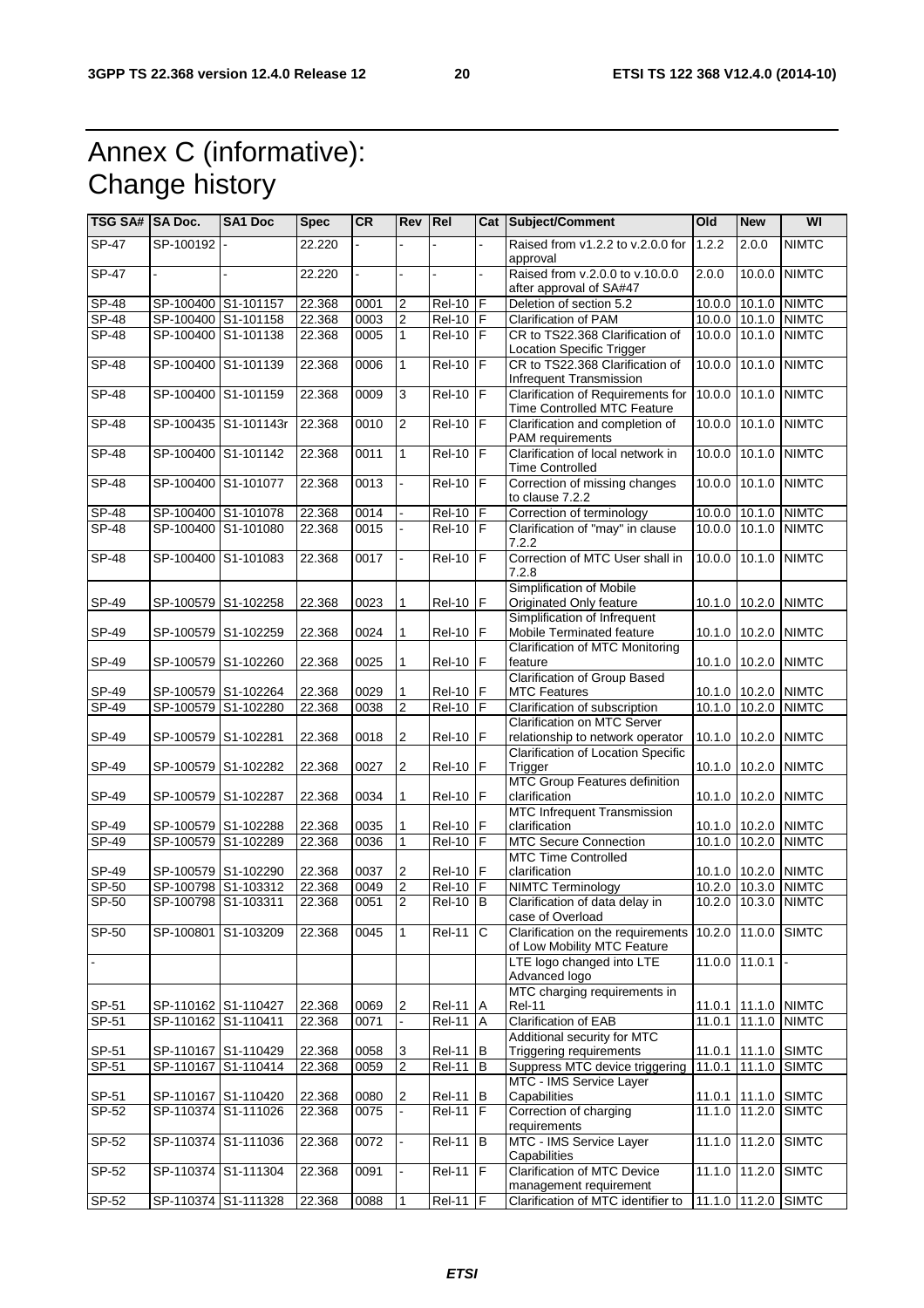|              |                     |                                            |                  |      |                |                     |                | aligning it with MTC Group                                                  |                 |        |                       |
|--------------|---------------------|--------------------------------------------|------------------|------|----------------|---------------------|----------------|-----------------------------------------------------------------------------|-----------------|--------|-----------------------|
| SP-52        |                     | SP-110374 S1-111329                        | 22.368           | 0083 | $\overline{2}$ | <b>Rel-11</b>       | B              | feature<br>New Requirements for MTC                                         | 11.1.0 11.2.0   |        | <b>SIMTC</b>          |
|              |                     |                                            |                  |      |                |                     |                | Monitoring Feature                                                          |                 |        |                       |
| SP-52        |                     | SP-110374 S1-111373                        | 22.368           | 0092 | $\overline{2}$ | <b>Rel-11</b>       | A              | Correction of SIMTC<br>requirements to define the                           | 11.1.0 11.2.0   |        | <b>SIMTC</b>          |
|              |                     |                                            |                  |      |                |                     |                | precedence for NAS                                                          |                 |        |                       |
|              |                     |                                            |                  |      |                |                     |                | configuration parameters in case                                            |                 |        |                       |
|              |                     |                                            |                  |      |                |                     |                | they are defined in the device<br>and in the USIM                           |                 |        |                       |
| SP-52        |                     | SP-110374 S1-111374                        | 22.368           | 0078 | $\overline{2}$ | <b>Rel-11</b>       | C              | MTC Device Trigger and Time<br><b>Controlled MTC Feature</b>                | 11.1.0 11.2.0   |        | <b>SIMTC</b>          |
| SP-52        |                     | SP-110374 S1-111375                        | 22.368           | 0081 | 3              | <b>Rel-11</b>       | IF             | <b>Clarification on MTC User</b>                                            | 11.1.0 11.2.0   |        | <b>SIMTC</b>          |
| SP-52        |                     | SP-110374 S1-111377                        | 22.368           | 0089 | $\overline{2}$ | $Rel-11$ $F$        |                | Clarification of requirements for                                           | 11.1.0 11.2.0   |        | <b>SIMTC</b>          |
|              |                     |                                            |                  |      |                |                     |                | <b>MTC</b>                                                                  |                 |        |                       |
| SP-52        |                     | SP-110374 S1-111379                        | 22.368           | 0079 | 3              | $\overline{Rel11}$  | C              | Introduction of new scenarios for 11.1.0 11.2.0<br>IP addressing            |                 |        | <b>SIMTC</b>          |
| SP-53        |                     | SP-110578 S1-112334                        | 22.368           | 0095 | 3              | <b>Rel-11</b>       | F              | Clarification to small data<br>transmissions requirement                    | 11.2.0 11.3.0   |        | <b>SIMTC</b>          |
| SP-53        |                     | SP-110578 S1-112335                        | 22.368           | 0103 | 2              | <b>Rel-11</b>       | С              | Clarification of MTC Small Data                                             | 11.2.0 11.3.0   |        | <b>SIMTC</b>          |
| SP-53        |                     | SP-110578 S1-112336                        | 22.368           | 0101 | 1              | $Rel-11$ B          |                | <b>Location Monitoring</b><br>Requirement for MTC                           | 11.2.0 11.3.0   |        | <b>SIMTC</b>          |
| SP-53        | SP-110578 S1-112337 |                                            | 22.368           | 0096 | 2              | <b>Rel-11</b>       | $\overline{r}$ | <b>Monitoring Feature</b><br>Correction of offline MTC Device 11.2.0 11.3.0 |                 |        | <b>SIMTC</b>          |
|              |                     |                                            |                  |      |                |                     |                | Triggering                                                                  |                 |        |                       |
| $SP-53$      |                     | SP-110578 S1-112338                        | 22.368           | 0108 | 1              | <b>Rel-11</b>       | D              | Editorial CR on offline MTC<br><b>Devices</b>                               | 11.2.0 11.3.0   |        | <b>SIMTC</b>          |
| SP-53        |                     | SP-110578 S1-112339                        | 22.368           | 0098 | 2              | <b>Rel-11</b>       | C              | MTC Group-Based Addressing                                                  |                 |        | 11.2.0 11.3.0 SIMTC   |
| SP-53        |                     | SP-110578 S1-112412<br>SP-110651 S1-112169 | 22.368<br>22.368 | 0099 | $\mathbf{3}$   | <b>Rel-11</b>       | IF             | <b>MTC Small Data Transmissions</b>                                         | 11.2.0 11.3.0   |        | <b>SIMTC</b>          |
| $SP-53$      |                     |                                            |                  | 0106 | $\overline{2}$ | <b>Rel-11</b>       | IF             | CR to 22.368 - Moving "Network<br>provided destination for uplink           | 11.2.0 11.3.0   |        | <b>SIMTC</b>          |
|              |                     |                                            |                  |      |                |                     |                | data" requirement from 22.368                                               |                 |        |                       |
|              |                     |                                            |                  |      |                |                     |                | into 22.101                                                                 |                 |        |                       |
| $SP-53$      | SP-110651 S1-112171 |                                            | 22.368           | 0107 | $\overline{c}$ | $Rel-11$ $F$        |                | CR to 22.368 - Moving PS-Only                                               | 11.2.0 11.3.0   |        | <b>SIMTC</b>          |
|              |                     |                                            |                  |      |                |                     |                | requirements from 22.368 into<br>22.101                                     |                 |        |                       |
| SP-55        |                     | SP-120103 S1-120334                        | 22.368           | 0120 | 3              | $\overline{Rel-11}$ | F              | Security to MTC server and                                                  | 11.3.0 11.4.0   |        | <b>SIMTC</b>          |
| $SP-56$      |                     | SP-120289 S1-121376                        | 22.368           | 0126 | 1              | $Rel-11$            | F              | MTC application<br>Clarify restricting use of a USIM                        | 11.4.0 11.5.0   |        | <b>SIMTC</b>          |
|              |                     |                                            |                  |      |                |                     |                | to specific MEs/MTC Devices                                                 |                 |        |                       |
| SP-56        | SP-120289 S1-121447 |                                            | 22.368           | 0128 | 4              | <b>Rel-11</b>       | F              | <b>MTC Server Definition</b>                                                | 11.4.0 11.5.0   |        | <b>SIMTC</b>          |
| SP-56        | SP-120288 S1-121457 |                                            | 22.368           | 0130 | 5              | <b>Rel-11</b>       | l F            | <b>MTC Device Power Level</b><br>Monitoring                                 | 11.4.0 11.5.0   |        | <b>TEI11</b>          |
| SP-56        |                     | SP-120289 S1-121458                        | 22.368           | 0131 | 4              | <b>Rel-11</b>       | ١F             | <b>Connection Error Codes for</b><br><b>Troubleshooting Requirement</b>     | 11.4.0          | 11.5.0 | <b>SIMTC</b>          |
| SP-57        |                     | SP-120524 S1-122513                        | 22.368           | 0133 | $\overline{2}$ | Rel-12   F          |                | Clarification of MTC Charging                                               | 11.5.0 12.0.0   |        | MTCe-                 |
|              |                     |                                            |                  |      |                |                     |                | Requirements wrt on line/off line                                           |                 |        | <b>SRM</b>            |
| SP-57        |                     | SP-120533 S1-122516                        | 22.368           | 0127 | 7              | Rel-12              | lc.            | External identifier availability                                            | 11.5.0          | 12.0.0 | MTCe-<br><b>SIMSE</b> |
| SP-57        |                     | SP-120533 S1-122435                        | 22.368           | 0132 | 1              | <b>Rel-12</b>       | IВ             | MTC Device and MTC Server                                                   | 11.5.0 12.0.0   |        | MTCe-                 |
|              |                     |                                            |                  |      |                |                     |                | relation with Service<br><b>Enablement Frameworks</b>                       |                 |        | <b>SIMSE</b>          |
| SP-58        |                     | SP-120868 S1-124465                        | 22.368           | 0144 |                | $Rel-12$ C          |                | Removal of requirement to be                                                | 12.0.0 12.1.0   |        | MTCe-                 |
|              |                     |                                            |                  |      |                |                     |                | able to count for device initiated                                          |                 |        | <b>SRM</b>            |
| SP-58        |                     | SP-120868 S1-124489                        | 22.368           | 0139 | $\overline{2}$ | <b>Rel-12</b>       | C              | signalling<br>Clean-up of Location specific                                 | 12.0.0 12.1.0   |        | MTCe-                 |
|              |                     |                                            |                  |      |                |                     |                | trigger Requirement                                                         |                 |        | SRM                   |
| SP-58        |                     | SP-120868 S1-124512                        | 22.368           | 0145 | $\overline{2}$ | $Rel-12$ C          |                | Moving MTC Feature Infrequent                                               | 12.0.0 12.1.0   |        | MTCe-                 |
|              |                     |                                            |                  |      |                |                     |                | Transmission into a generic                                                 |                 |        | <b>SRM</b>            |
| <b>SP-58</b> |                     | SP-120868 S1-124488                        | 22.368           | 0136 | 2              | $Rel-12$            | $\mathsf{C}$   | requirement<br>Clean-up of Time Tolerant                                    | $12.0.0$ 12.1.0 |        | MTCe-                 |
|              |                     |                                            |                  |      |                |                     |                | Requirement                                                                 |                 |        | SRM                   |
| SP-59        |                     | SP-130104 S1-131289                        | 22.368           | 0146 | $\overline{2}$ | $Rel-12$ C          |                | Clarification and merge of                                                  | $12.1.0$ 12.2.0 |        | MTCe-                 |
|              |                     |                                            |                  |      |                |                     |                | Mobile Originated Only and<br>Infrequent Mobile Terminated                  |                 |        | SRM                   |
| SP-59        |                     | SP-130104 S1-131290                        | 22.368           | 0147 | $\overline{2}$ | <b>Rel-12</b>       | C              | Moving MTC Priority Alarm into                                              | 12.1.0 12.2.0   |        | MTCe-                 |
|              |                     |                                            |                  |      |                |                     |                | a generic requirement                                                       |                 |        | SRM                   |
| SP-59        |                     | SP-130109 S1-131302                        | 22.368           | 0148 | $\overline{2}$ | $Rel-12$ D          |                | Clarification of requirements for                                           | 12.1.0 12.2.0   |        | MTCe-                 |
|              |                     |                                            |                  |      |                |                     |                | the support of multiple service<br>enablement frameworks                    |                 |        | <b>SIMSE</b>          |
| SP-62        |                     | SP-130593 S1-135102                        | 22.368           | 0151 |                | <b>Rel-12</b>       | $\overline{F}$ | Removal of group based                                                      | 12.2.0 12.3.0   |        | MTCe-                 |
|              |                     |                                            |                  |      |                |                     |                | charging requirements                                                       |                 |        | <b>SRM</b>            |
| SP-64        |                     | SP-140224 S1-141427                        | 22.368           | 0153 | 1              | $Rel-12$ $F$        |                | End of Release 12 alignment of<br>M2M service requirements                  | 12.3.0 12.4.0   |        | MTCe-                 |
|              |                     |                                            |                  |      |                |                     |                |                                                                             |                 |        | SRM                   |